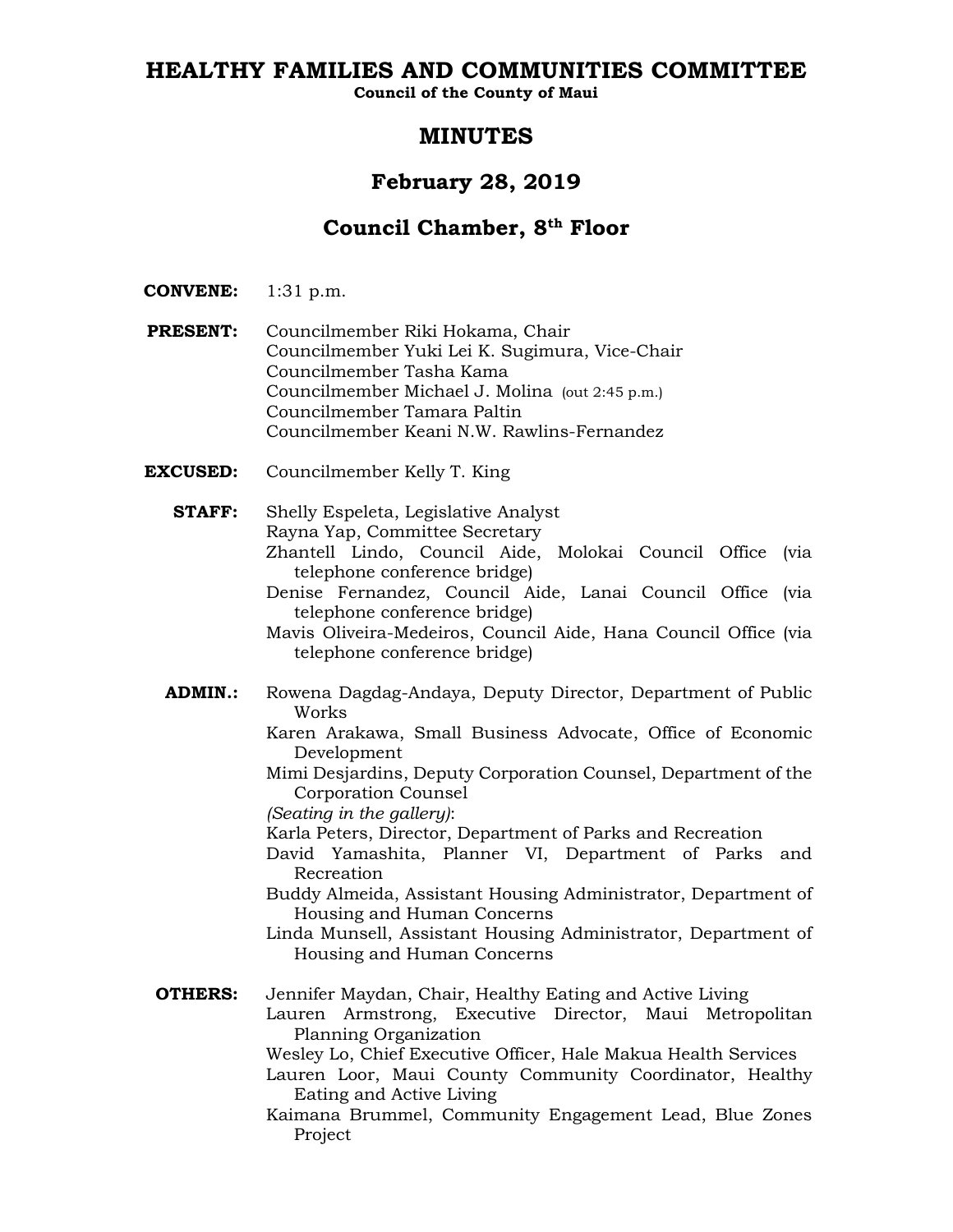Laksmi Abraham, Community Program Manager, Blue Zones Project (8) additional attendees

**PRESS:** *Akaku: Maui Community Television, Inc.*

CHAIR HOKAMA: *. . .(gavel). . .* The Council's Committee on Healthy Families and Communities will come to order. This is our regular meeting of 28 February, 2019. This afternoon we have in attendance our Vice-Chairman, Ms. Sugimura.

VICE-CHAIR SUGIMURA: Good afternoon, Chair.

CHAIR HOKAMA: We also have present Committee Members, Kama.

COUNCILMEMBER KAMA: Good afternoon, Chair.

CHAIR HOKAMA: Good afternoon. Paltin.

COUNCILMEMBER PALTIN: Aloha auinala.

CHAIR HOKAMA: Okay. Rawlins-Fernandez.

COUNCILMEMBER RAWLINS-FERNANDEZ: Aloha, Chair.

CHAIR HOKAMA: And Molina.

COUNCILMEMBER MOLINA: Good afternoon, Mr. Chair.

CHAIR HOKAMA: Thank you. We excuse Ms. King. She is already possibly on her way to the East Coast for national requirements. We'll take public testimony at this time. Please, everyone, turn off your noisemaking devices. We'll maintain a decorum to allow each other the ability to appreciate each other's comments. We provide three minutes of testimony to each one who would like to speak this afternoon. If you do represent an organization, we ask that you share that with this Committee. And then, other than that we'll start.

# *. . .BEGIN PUBLIC TESTIMONY. . .*

CHAIR HOKAMA: And our first testifier is Jen Maydan.

MS. MAYDAN: Aloha, Chair --

CHAIR HOKAMA: Hi.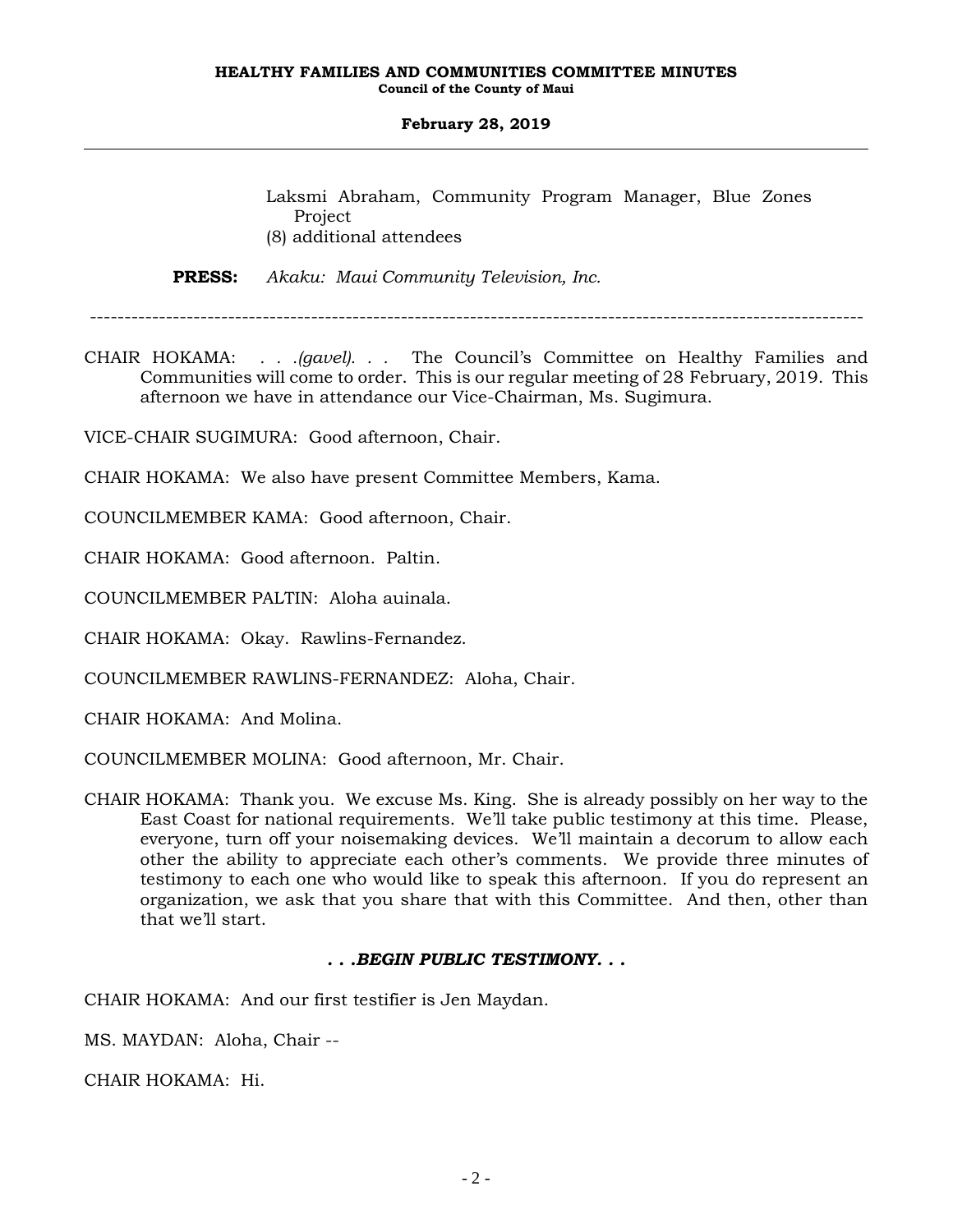- MS. MAYDAN: --and Committee Members. Mahalo for the opportunity to provide some words in support of the efforts of the Healthy Eating Active Living, HEAL Coalition and Blue Zones Project to support healthy communities. My name is Jennifer Maydan and I'm a planner with the County's Long-Range Planning Division and Chair of the HEAL Coalition for Maui, Molokai, and Lanai. In today's presentations, you will hear about the efforts of HEAL and Blue Zones to advocate for healthy communities through collaboration with County departments, including Planning, Public Works, Transportation, and Parks, State agencies, public health professionals, and community advocacy groups, just to name a few. This collaborative work has been going on for years, making notable improvements in our communities and having a positive impact on individual and public health, but I want to stress to you, Chair and Committee Members, that we are in a public health crisis. I'm not talking about the healthcare insurance situation in this country being talked about in Washington, D.C. I'm talking about something that we, as local Maui County residents, planners, engineers, and policymakers have the power to change. My ten-year-old son is part of the first generation of children in America that are predicted to live shorter lives than their parents. You might think how is this possible given our advances in modern medicine and science? You can think of this health crisis as an urban design crisis. A crisis of inactivity, that leads to preventable chronic disease, born of our landscape, our built environment, and the communities that we build. Where you live, whether it's walkable and a bikeable community or not, is more a predictor of your health than your genes or your diet. And this is something completely in our control as County government. So, I'm speaking to you as members of this Committee, members of the Multimodal Transportation Committee, members of the Budget Committee, and members of the Maui County Council. And imploring you to take this information seriously. When items come before your committees for improved sidewalks, bike lanes, bus routes, roundabouts, new parks, and trails, and other projects that promote active living and social well-being in our communities, these are not just feel-good projects. These are necessities. They are the infrastructure for building healthy communities for keiki, kupuna, and everyone in between. We owe it to our kids and grandkids to build healthy and safe communities and not sentence them to a life of preventable chronic disease. And there's a bonus. This is really a win-win situation. Building healthy communities also makes sense environmentally and economically. There is no reason not to do this. Mahalo for the opportunity to testify, and I hope you enjoy and learn from the great presentations you'll hear today. Mahalo.
- CHAIR HOKAMA: Thank you very much for your testimony. Any questions on, for clarification? We thank you very much for being present. We have been informed that currently there is no request for testimony at our three District Offices. So, next will be Lauren Armstrong.
- MS. ARMSTRONG: Good afternoon, Chair and Councilmembers. Thank you for having me. I'm Lauren Armstrong, Executive Director with the Maui MPO. I really wanted to thank Blue Zones and HEAL for being so active in our communities. It really does enhance the great work that County folks, like Rowena, are doing to enhance the health and safety of people living on Maui. So, it is about culture change. It's about having this positive energy and really giving us the space and structure to get together and think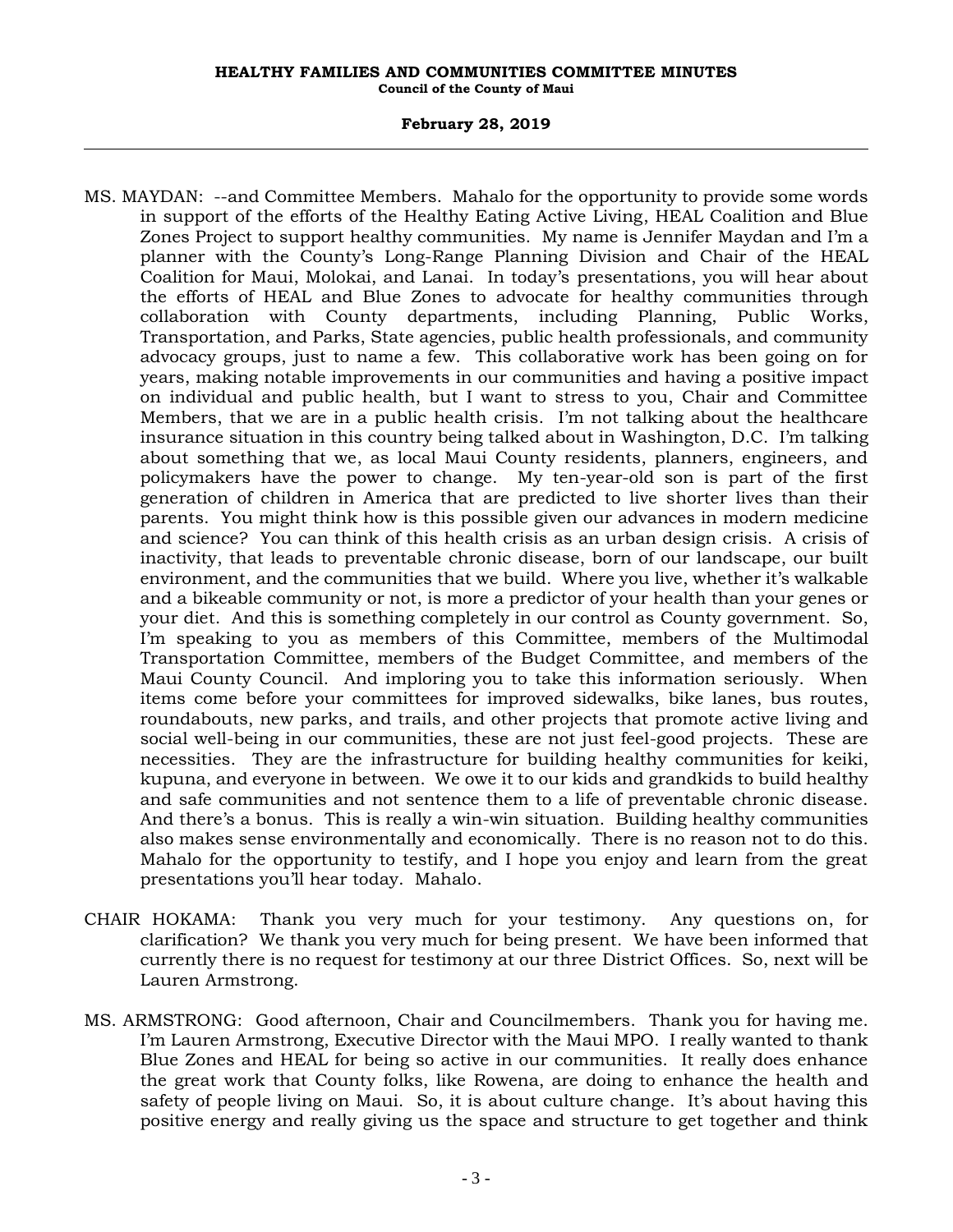holistically about health in our communities, so I just wanted to say thank you for all the great work that you've done, and look forward to working with all of you on this topic. Thank you.

CHAIR HOKAMA: Thank you for being here this afternoon. Anyone else would like to provide public testimony this afternoon? Okay will anyone else have…we've been contacted by District for request? Okay, with no further request for testimony, we will close our testimony portion with no objection, Members.

COUNCILMEMBERS: No objections.

CHAIR HOKAMA: Thank you. So ordered.

# *. . .END OF PUBLIC TESTIMONY. . .*

# **ITEM HFC-13(6): PRESENTATION ON OPPORTUNITY ZONES AND HEALTHY COMMUNITIES**

- CHAIR HOKAMA: Okay, we have one item only, Members, and we have a group of individuals that represent various portions of what we hope to talk about as opportunities or Opportunity Zones within the County. This is the start of what your Chair believes will be multiple discussions on the subject. Part of, I guess I would say in my own simplified version is today the Chair is trying to hanawai the seeds that have been presented to the community earlier about potential opportunities called Opportunity Zones and we'll see what we can sprout from our hanawai, and we'll see what makes sense for us to encourage and bear fruit in the future. So, this afternoon we have quite a few number of people, but the first one has a time commitment to catch a flight to speak to others, so I'd like to ask Mr. Wes Lo, who is of course our director of Hale Makua, for his comments on the Opportunity Zones and again, Mr. Lo, we appreciate the all your previous efforts of making this County as best as you can informed about this subject, so we thank you for your presence this afternoon.
- MR. LO *(PowerPoint Presentation)*: Thank you, Mr. Chair. Thank you, Councilmembers. Just as a quick background before I start my presentation, I do want to note on Chair Hokama's comments about opportunities and Opportunity Zones. There is sort of a genesis of what's occurred and Opportunity Zones will be talked about a little bit, but I wanted to make sure you understand that the notion of what they call Opportunity Zones which I will get into briefly, is just one of the tools in the tool kit on how to develop community and the various funding possibilities. I think the more pertinent discussion is about the opportunities to develop a community in the fashion the community wants to go. So, late last year, I was approached by all people, the Federal Reserve Bank of San Francisco to speak at a conference in Honolulu, and it was called Healthy Communities Hawaii. Of course, it's kind of odd that you'd get called by the Federal Reserve Bank of San Francisco to talk about health and healthcare, but they are starting, there's actually a movement across the nation to develop communities much like was talked about, which is dealing with developing a community for people's health.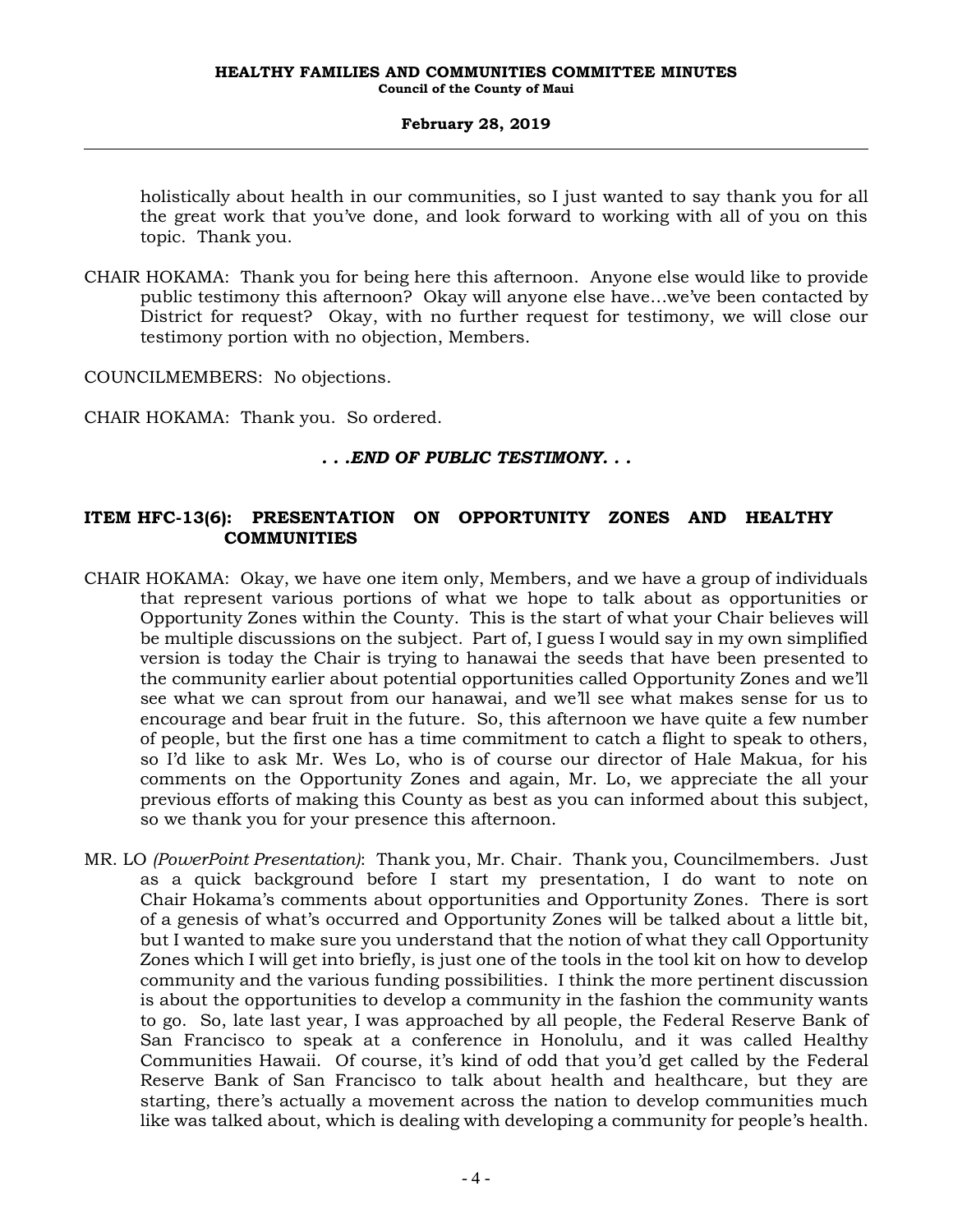#### **February 28, 2019**

The comment was made by one of the presenters from the Federal Reserve Bank that there's a person that says, how can, why can I invest in drugs to lower to my drug pressure…lower my blood pressure, but I can't invest in a community to do the same thing? So, there's just a, as I'll talk about, there's trillions of dollars in this sector that are available and the Federal Reserve Bank is going across the nation as they say, and Mr. Chair was at that luncheon, is looking for a landing zone for social opportunities to make communities better, which will also have some downstream effects on their economics. So, with that, I'm sorry for the little lengthy intro on this. This is the presentation I gave to the Maui audience, I think it was a week ago. So, the first quote I have is being healthy means more than simply not being sick, it means having a sense of well-being and personal fulfillment. I think a couple of the testifiers were talking…yeah, so make sure I use this thing right here. Okay, so although it's called Healthy Communities, the discussion is not exclusively about medical care. It's about the factors that affect health in the local context. So, to set up the discussion, I wanted to talk about why they are looking at that, and then I was asked to talk about a project that Hale Makua is envisioning that may have some opportunities and it's to stimulate other ideas on things we can do in the community. So, the buzzwords in the healthcare sector is social determinants of health; the things that affect our health. And there are economic stability healthcare, neighborhood and environment, education, and the social and community context. So, I am going to give a quick briefing of one man's opinion of the landscape of Maui. All right, so economic stability, I just happened across a MSN. You know, I heard the Internet is the Bible so I look at all kinds of things on the Internet, but I think we all know this slide. We are number one in Hawaii. This is states where the average salary isn't enough to get by. In the fine print you'll see that it says the annual expenditures to live in Hawaii is 111,000, yet in Hawaii our household average, median household income is 71,000. So, even though we have the fourth highest income in the United States, the cost of living here is pretty tough in the State of Hawaii, so I guess many of you will know that's certainly one thing that will make your blood pressure rise. Housing, I think we all know we have a major affordable housing problem. I think many of us talked about this. The median income of Maui residents is, not Hawaii residents, Maui residents, I think is about \$68,000. The median price of a single-family home is about 700,000, and a condominium is about 445,000. So, I used to be a banker, and they kicked me out of the banking industry, but I did some real rough estimates of what it would, what you would be able to earn, or what kind of house you'll be able to buy for \$68,000. If you didn't have a four-by-four pickup truck, and you didn't have any credit card debt, you might be able to afford a \$300,000 house. Building new affordable homes will be problematic because even for \$300,000, I don't think you can build that much new affordable homes in today's age. So, what's happening in Maui is there is the advent of how do we solve this. So, obviously this is in Kahului. You're starting to see a lot of multi-generational homes being built. This is not to say anything bad about what they're doing; they have to survive, but these are the kinds of houses that are being built. I think the one on the right is particularly interesting. They are actually building on top of an attic. Another roof so they can house more people. There was a study done for the State of Hawaii and I think Maui County is probably the worst of number of people per household, or that have housing problems in the State of Hawaii because we, you know, we have to, this is the way we're surviving right now because of the housing crisis. Workforce and education, so I drove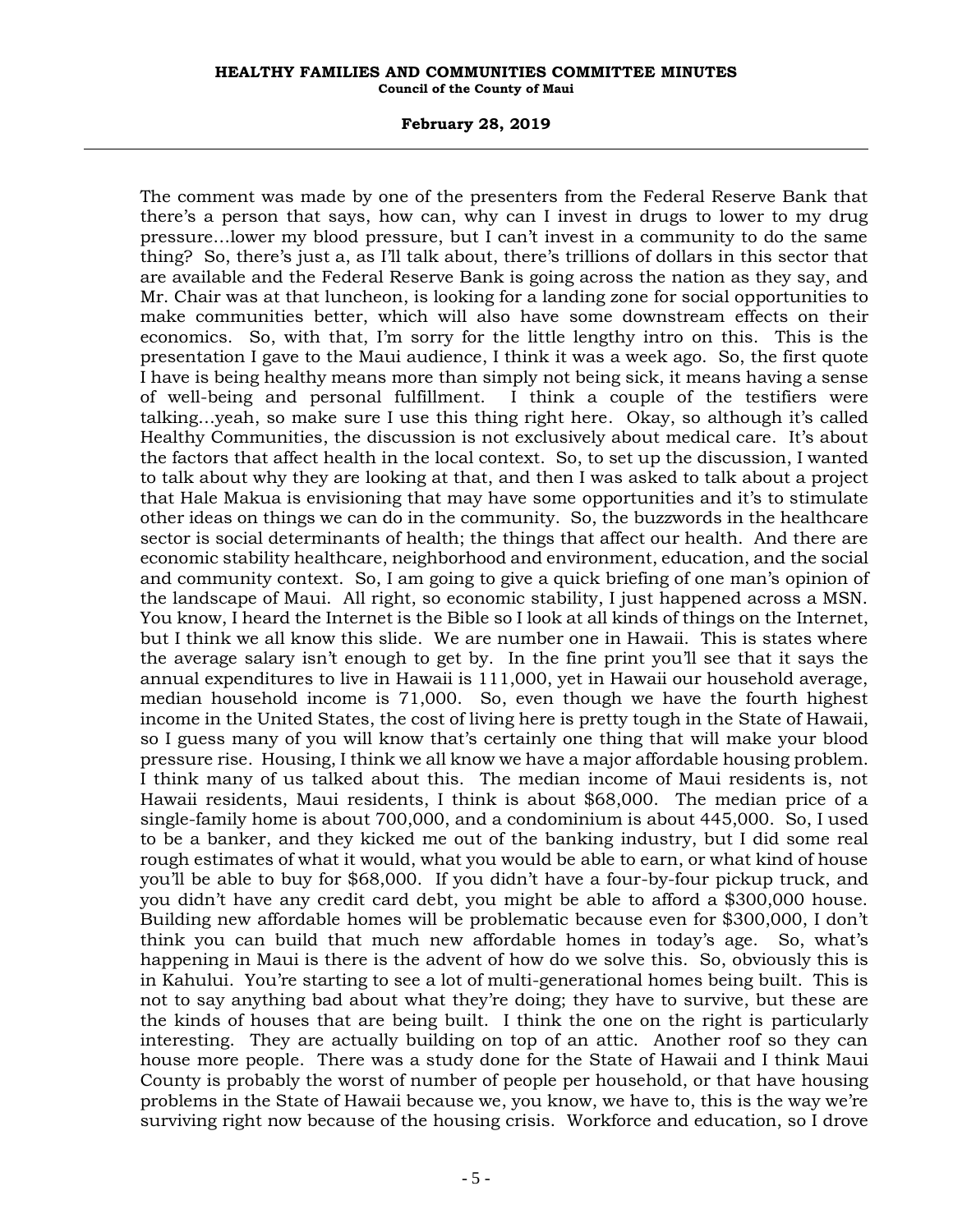#### **February 28, 2019**

around town and just interestingly at Hale Makua, we are an entry level healthcare provider, so we hire high school students and et cetera to be nurse aides. We had to close a wing when I first started a couple years ago because I did not have enough workers. And meanwhile, they're being backed up in the hospital, and I asked my administrator, well how come we cannot hire more CNAs? You know of course, there's a 2½ percent unemployment rate, but she said they're all flipping burgers and these are the signs. You can drive around Wailuku, Kahului, anyplace there's a Jack in the Box and these are the signs you're seeing. So, the problem is that, you know, we aren't giving them a living wage. The food service industry does probably tap out around 40 to \$50,000. So, there's some good things going on. You know, there's been a push by, certainly in the healthcare industry we started a CNA program where we've been hiring people, offering scholarships. Hiring them before they've passed their certified nurse aide training, and then we want to give them a career path, so we actually are working with the college that we started a licensed practical nurse program. These are for the people that don't have the prerequisites to get into a four-year nursing program or can't afford four years of college. So, we graduated our first class of ten with the college. We actually paid for the clinical instructor. We hired nine of them, and we're just waiting for them to pass their nursing test. A year from now, they can go on and continue to be a nurse. The highest paid profession in Maui County is healthcare. It is higher than management, according to the Bureau on [*sic*] Labor Statistics, and nurses make as high as 90…I think it's actually over \$100,000, according to the Bureau on [*sic*] Labor Statistics. If they were going to the food service industry, they would be tapping out about 40 to \$50,000 if they became managers. So, I think that if we can provide the economic stability and the living wage, this would certainly improve our health of our community. I'm sorry, I'm a closet geek, but this is probably one of my favorite slides. This is the births per year in the US, and you probably can't see it, but the very far left is 1909. So, those that were born 80 years ago, we are at the lowest point since the 1900s of people who are 80 years old. I mean, that's kind of crazy to think. In 20 years, we'll be at the highest point ever because all the baby boomers will move through the system. So, we have a community context that we have to start worrying about. The fastest growing population demographics we got is gonna be the 60 to 80 years old. So, in 20 years or so we, as a community, need to be prepared for that. I'm sorry, I'm gonna back up one second. I don't have another slide in here but another interesting statistic that I pulled up; the incomes of the seniors are bifurcating, too, as with all of our population. The middle class is disappearing in the 75 and older category. The 35 to, I think it's the 50 to \$75,000 category is gonna shrink five years from now and the population that's gonna grow is the 35 to \$50,000 income, so there's gonna be more pressure on Medicaid and housing cost as we get more people, and so we got a big issue coming at us on how we're gonna deal with that. Healthcare costs, I won't get to spend too much time on this, but this one was, again, from the Internet. The US is the number one in healthcare cost, and there was an opinion in *The Maui News*, out of control healthcare costs probably about four weeks ago, and this particular one was about drug costs, et cetera. The most expensive place to take care of people are in hospitals and in places like Hale Makua. The cheapest place to take care of people is keeping them healthy or keeping them at home under home and community-based services. This is a burden to our economy. Real quick, also, Maui is the worst as far as number of…shortage of primary care physicians in the State of Hawaii. Okay, I'm gonna try to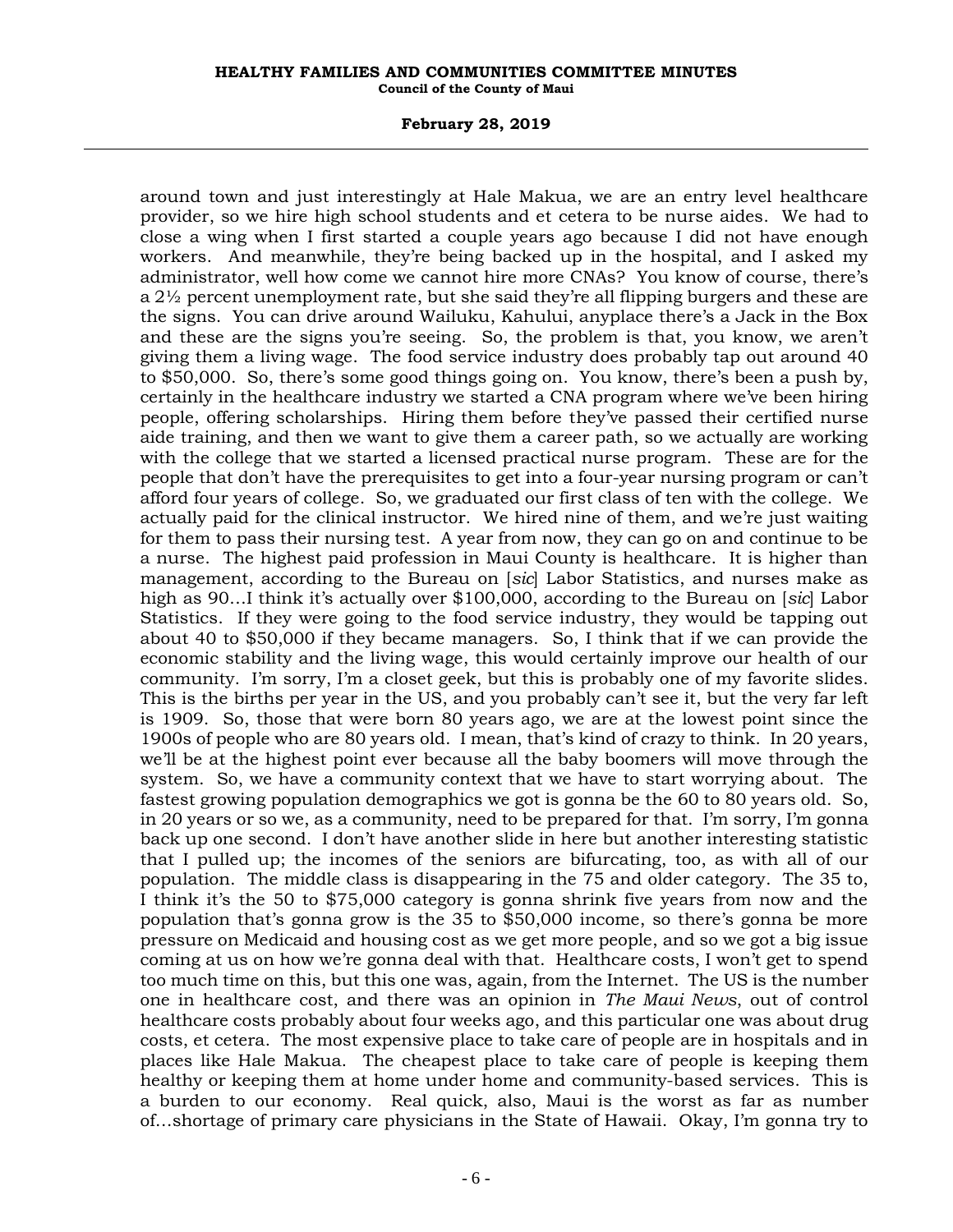### **February 28, 2019**

speed up here a little bit. Some other things as far as the social determinants of health, Kahului was built probably '50s and '60s, I think, Dream City. It was a different time and these are, this is my picture of the incomplete street. You know, we don't have walking paths, we don't have bike paths, et cetera, and I believe that the Council did see a presentation on complete streets just recently, so I won't spend too much time on that. And then last, probably the biggest thing to happen on Maui in ever is the Alexander…HC&S closer and the acquisition by Mahi Pono to keep it in ag and to look for sustainable eating and food sustainability to support our community so, this is sort of the landscape of Maui. And if you will bear with me, I will now, Mr. Chair, if it's okay, I will start…this is not working here. I don't know what's happening here. Sorry, I'm sorry. I'm having technical difficulties.

### CHAIR HOKAMA: Help him, please.

MR. LO: How come this is not going on there. Okay, sorry. I got it. Sorry about that. So, I think we got 20 years to deal with a pretty big demographic shift and a lot of community problems, and this is some ideas we have related to a project that we are envisioning. I call this the No Margin, No Mission presentation. So, in healthcare there's a saying is No Margin, No Mission is that if you don't make money, you can't continue your mission to do things, so this is sort of the challenge that not-profits, not-for-profits like Hale Makua have, so some of you were on the Council, not all, but I think it was late last year we were in Council regarding discussions around Kahului Community Center. So, in the red square in the middle is the Hale Makua Kahului facility, and just interestingly surrounded is all of Hale Mahaolu, or many of Hale Mahaolu's facilities. I think it's about over 300 units are surrounding us either across the street or right adjacent to Hale Makua. So Hale Makua has a facility up in Wailuku, which is about five to seven minutes away from Hale Makua Kahului. We actually do the laundry in Wailuku and we do our cooking down in Kahului and we bus things back and forth. So, and also, if anybody didn't know, buildings in Wailuku are old, and the infrastructure is falling apart. So, we were embarking upon a master plan to see how we could maybe consolidate locations and see how we can continue to meet the needs of the community. So, initially, we were in discussions to do an expansion and consolidate our Wailuku facility in what they call the gate ball field down in the lower left-hand corner. So, as we're discussing that, we met with Mayor Arakawa and I commented that it would be, although it would be great to do something in that small gate ball field, it sure would be interesting to do something since Hale Mahaolu surrounded us that we could share some services like maybe some therapies, activities, and take advantage of that. And the Mayor, at that point in time, offered the entire park and said, oh why don't you take the entire park and look at it for senior services, et cetera. After much debate in the Council, we ended up having approval for seven and a half acres of Kahului Community Center. That is up to the swimming pool. That does not include the swimming pool. The first portion would be the gate ball field, which we could develop upon execution of the lease. The next would be the community center, which we would not be able to develop until we got approval from the Director of Parks. And then there was also a resolution passed by the Council, urging the Mayor to plan, in conjunction with Hale Makua, the rest of KCC to include intergenerational services, senior housing, healthcare services, so on and so forth, at Kahului Community Center. So, it was a reso that was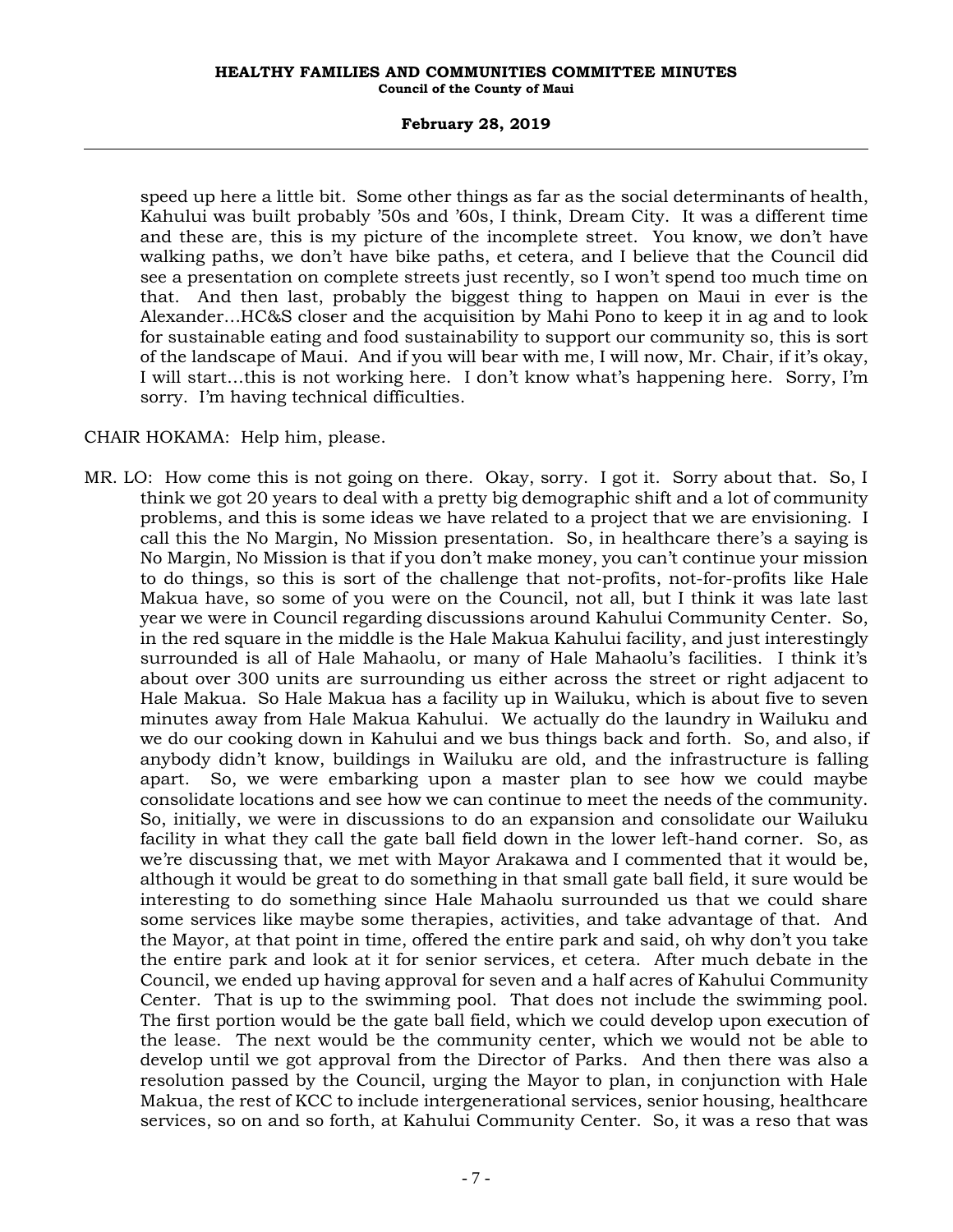#### **February 28, 2019**

passed last year. So, we went back to our master planners and started looking at our options. So, the first option was kind of in a different direction. Architects tend to like to draw things and then try to find ways to help you fund it. So, the first option we ended up with is what I call Margin, No Mission, and in order to build out the thing, they built out the whole park with all kinds of housing, assisted living, retirement communities, a small senior center, and it was exorbitant in cost and we said, wow, how are we gonna afford something like that? And they brought up, well, you know in Honolulu, they have these retirement communities, I won't mention the name of one, but the buy-in is \$1 million, and you pay a monthly fee of 6 to \$8,000 per month. Thankfully, our board said no. This is Kahului. We want open space, we want other things, we want the community to do this. This doesn't make sense for our community, and we closed out the master plan at that point in time, and are now on a new quest to figure out the next thing to do. So, the other thing we decided to do…oh, I'm sorry. I went the wrong way. The next thing we were left with is well, maybe we just do the gateball field, but the problem is we got so many people that are gonna age into the 80-year-old population that by just rebuilding Wailuku and Kahului, we have not done much of anything. We've just consolidated the locations, we have not changed the delivery system, we are still gonna have expensive healthcare because we are still looking at institutional care in Hale Makua, so we would not be necessarily meeting the needs of our mission to, you know, grow with and provide services for the County of Maui. So again, this was a presentation, so sorry for the interim slides, but, so we thought about what if we dreamed about this a little bit differently and started planning this differently, and started thinking of the things we could do? So, what about if at the park, if we had money, we could have a senior center with intergenerational activities. We could have workforce development on the site that service the community of Kahului and Wailuku and Upcountry, where they actually would get to a living wage, even though they didn't' have the financial means to get that education. What if we had walking paths for the seniors? Healthy eating and, you know, farmer's markets, you know, so that we wouldn't have a food desert, if you will. And we had activities so that the seniors, as they age, were not lonely at home, which was one of the plagues of aging. And one of my dreams is what about instead of having everybody come to Hale Makua and the hospital, we actually started having house calls for all those people that lived in Hale Mahaolu? And I think from a housing perspective, I didn't have this slide in this deck because Grant Chun was talking. He has some pretty fascinating ideas about solving some of the affordable housing crisis. As, if you remember, we had a lot of intergenerational homes and big homes being built in Kahului. Many of them are people that could qualify for senior independent living, and if you could move them in there and allow that for the next generation to have the equity in their homes, to start redeveloping in Kahului, you'd actually have affordable homes, as opposed to building new affordable homes, which will be more than the \$300,000 just from a cost perspective. So, he has a lot of interesting ideas, and I'm not here to solve them, but I mean, it's fascinating thinking that if we are careful on doing this, that maybe we do have some opportunities. Let's see, oh, I went back again. I'm so sorry. So, we're here to promote the idea of dreaming about the future, and if we could do all these things and we could find financing for them, we could probably have lower healthcare costs and better health, integrated community, affordable housing solutions, workforce development, open space for recreational activities, and food sustainability. If we all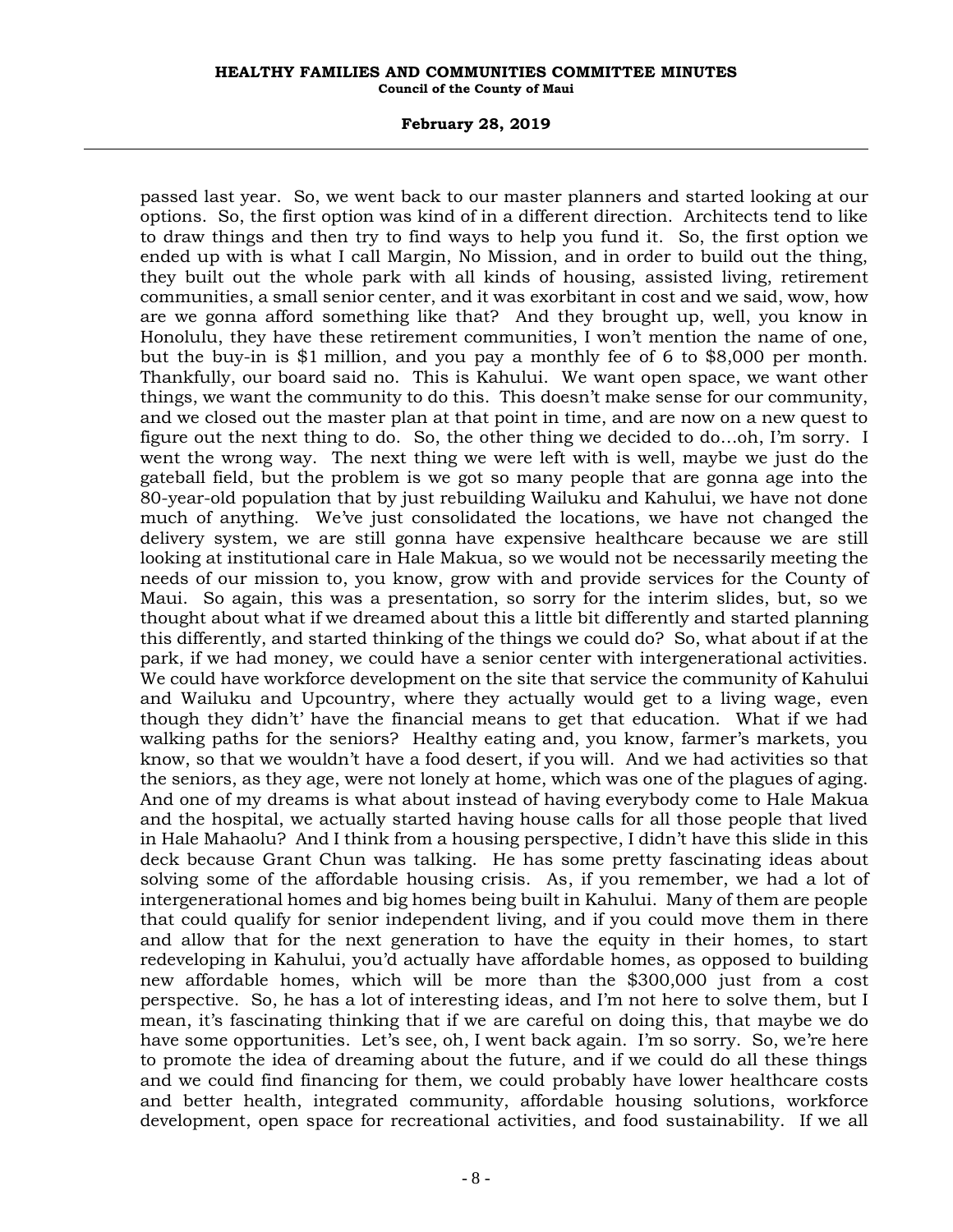### **February 28, 2019**

figured it out and work together, but the problem is, how do you fund that? So, the purpose of the conference was to bring together people that do this. There's apparently, again, over a trillion dollars of money that we are spending on social issues like housing and poverty, et cetera. And they are trying to stimulate the idea that there are companies that would benefit from us, so the Federal Reserve Bank brought together the Robert Wood Johnson Foundation, the Kresge Foundation. They have talked to HMSA and HMSA Foundation, Kaiser, about investing into major projects to build a community and using things like low-income housing tax credits, CDBG monies. They have things called new market tax credits, but they say the problem is that we need to find a landing zone, we need to have a big enough project that these people will want to invest in, and if you think about it, the banks and the insurers would invest in this because this would save them money and save all of us money. So, they are planning to, I understand, they may be coming down, back down in May when they found out that we had an opportunity to potentially develop 34 acres. They are apparently gonna come back down and start talking about a funding plan, and they have already talked to several of the large local foundations about funding these things, so the idea was for us to get together as a community, think big about this, and see if we can find other financing vehicles that could supplement County to see if we can build something very special in the center of Kahului. So, Mr. Chair, that's all I have.

- CHAIR HOKAMA: Thank you, Mr. Lo. Because of a time consideration, the Chair is gonna let the, everyone have their presentation opportunity first before we have the Committee participate with our guests. So, at this point, and if you do have questions and Mr. Lo does need to leave, your Chair is happy to forward the questions from the Committee to Mr. Lo for a response. Okay, next we'll have Ms. Arakawa, who will represent the Administration regarding OED and their participation in this area. And then following her will be our Deputy Director, Ms. Dagdag-Andaya.
- MS. ARAKAWA *(PowerPoint Presentation)*: Thank you. Thank you very much for this opportunity to speak about Opportunity Zones. Thank you for…anyway, so sorry, this is the first time I'm doing this, so please be a little patient. I'll do my best and I'll do it really fast, Mr. Hokama. And the rest of the Committee Members, thank you so much for, again, for this opportunity. I'm gonna just give a brief description about Opportunity Zones. So, some of you, I remember, were at the Opportunity Zones and Healthy Communities Conference that we had last week, so some of them is gonna be repetitive, but I did change out the slides. I added some slides, okay. So, here we go. So, and this is okay. So, why do we have Opportunity Zones? Why do we have a program? Well, it's to stimulate private investments, encourage entrepreneurship, and provide expansion capital for distressed areas, so that has some connection with healthy communities, which is one of the subjects that we were talking about today. So, this community development program was authorized by Congress through the Tax Cuts and Jobs Acts of 2017. So, as part of the program, the governors of each state were tasked with nominating the Opportunity Zones, and these were based on the Census, which was submitted, and these, once they got the Census tracts that was submitted to the Treasury for approval and data was used from the 2011 to 2015 American Community Survey. So, we have a total, there was a total of 99 Census tracts in Hawaii, and so not more than 25 percent could be designated as qualified Opportunity Zones.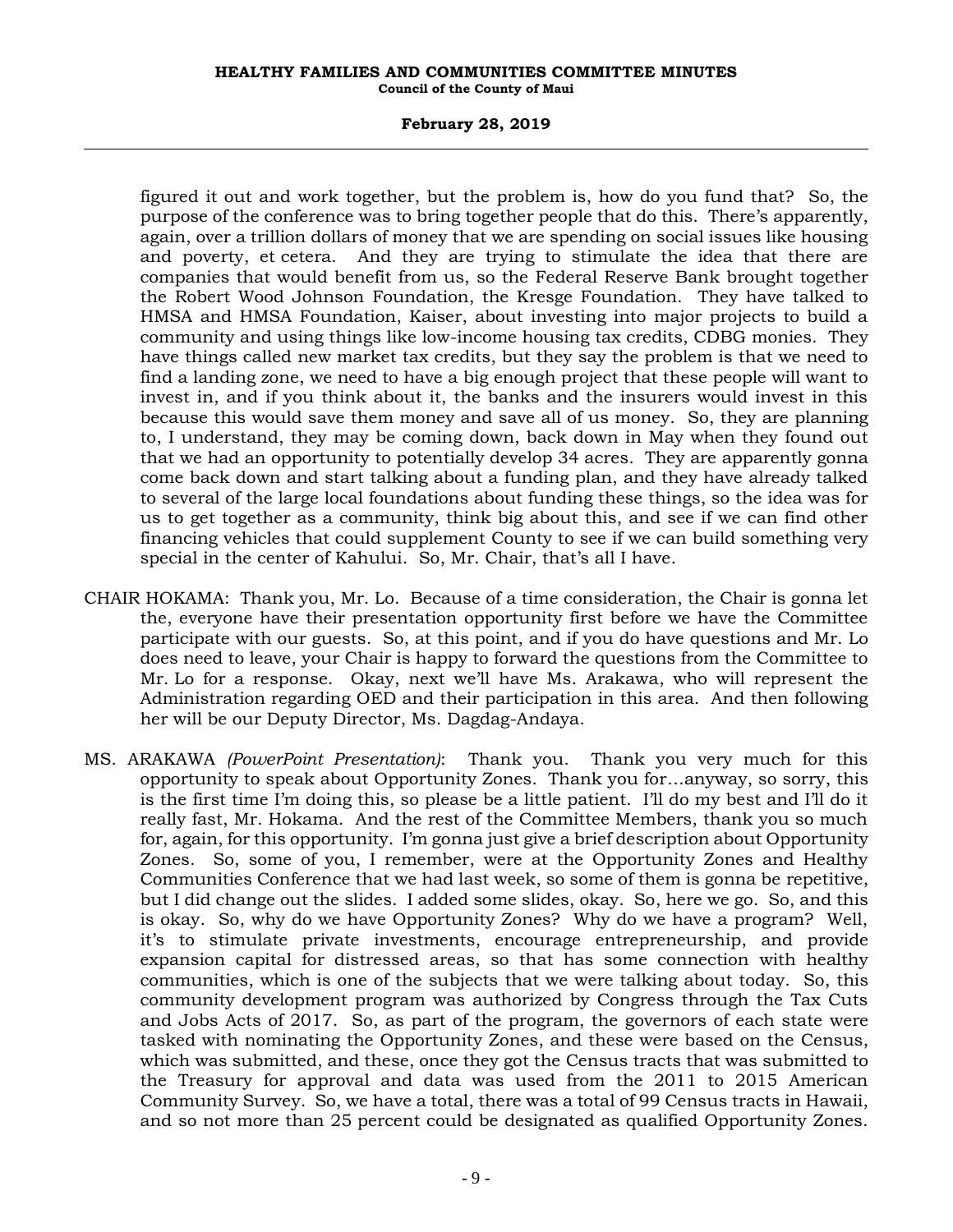### **February 28, 2019**

So, we also were able to have contiguous Opportunity Zones. These were located right next to actual low-income communities. So, there were two contiguous Opportunity Zones, and one of them we were happy to have one of them here on Maui, which is the Kahului-Spreckelsville area and the other one was designated on the island, the Big Island. And of course, we had one Opportunity Zone on the island of Kauai, which is Kaunakakai. It encompasses the town of Kaunakakai. Oh, on Molokai, sorry. On Molokai. So, this is the first one. It's the Wailuku Opportunity Zone, as you can see the future Wailuku Civic Complex is on the bottom portion of that, circle, with the red circle and a picture of the Wailuku Town and Market Street area. The second one, which is the Central Maui Spreckelsville Opportunity Zone, again, this is a contiguous Opportunity Zone, and so it includes the Maui Business Park, Puunene Shopping Center, the Alamaha Street and Wakea Avenue, as well. So, you'll notice that they are dated buildings and in need of some improvement. And the last one is the Haliimaile-Makawao Opportunity Zone. So, it is the one that's the smaller one on the right. So, it encompasses Haliimaile Town and a portion of Makawao Town, as you'll see in these next to slides. So, Haliimaile Town and Makawao Town. And here is Kaunakakai Town on the beautiful island of Molokai. There you go. So, again, it would be great to have investors invest in the Opportunity Funds so that there can be some revitalization and stimulate some entrepreneurship on this, in Kaunakakai, as well as the other towns. So, in closing there is just couple of things I wanted to say. So again, how would our communities benefit from these Opportunity Zones? The funds would be used to renovate and improve distressed areas. It could be used for new housing development. It could be used for expansion funding for businesses, and for new development in a distressed area. So, it could be manufacturing plants, it could be shopping centers, or it could be business offices. So, this concludes my presentation and I'll be happy to answer questions after everybody's done. Thank you.

- CHAIR HOKAMA: Thank you. We'll have our Deputy of Public Works give her comments at this time.
- MS. DAGDAG-ANDAYA: Thank you, Chair.
- CHAIR HOKAMA: Okay. We'll take a short recess. *. . .(gavel). . .*

**RECESS: 2:07 p.m.**

# **RECONVENE: 2:08 p.m.**

- CHAIR HOKAMA: *. . .(gavel). . .* Okay, we'll reconvene and have our Department of Public Works give their comments.
- MS. DAGDAG-ANDAYA *(PowerPoint Presentation)*: Okay. Thank you very much, Chair, and thank you, Committee Members, for allowing me the opportunity to speak about the topic of promoting community health through the built environment. A few days ago, I talked about complete streets, and so complete streets is actually one component of our goals in Public Works of promoting community health through the built environment. So, I, you know, I'm not an expert when it comes to Opportunity Zones, but what I've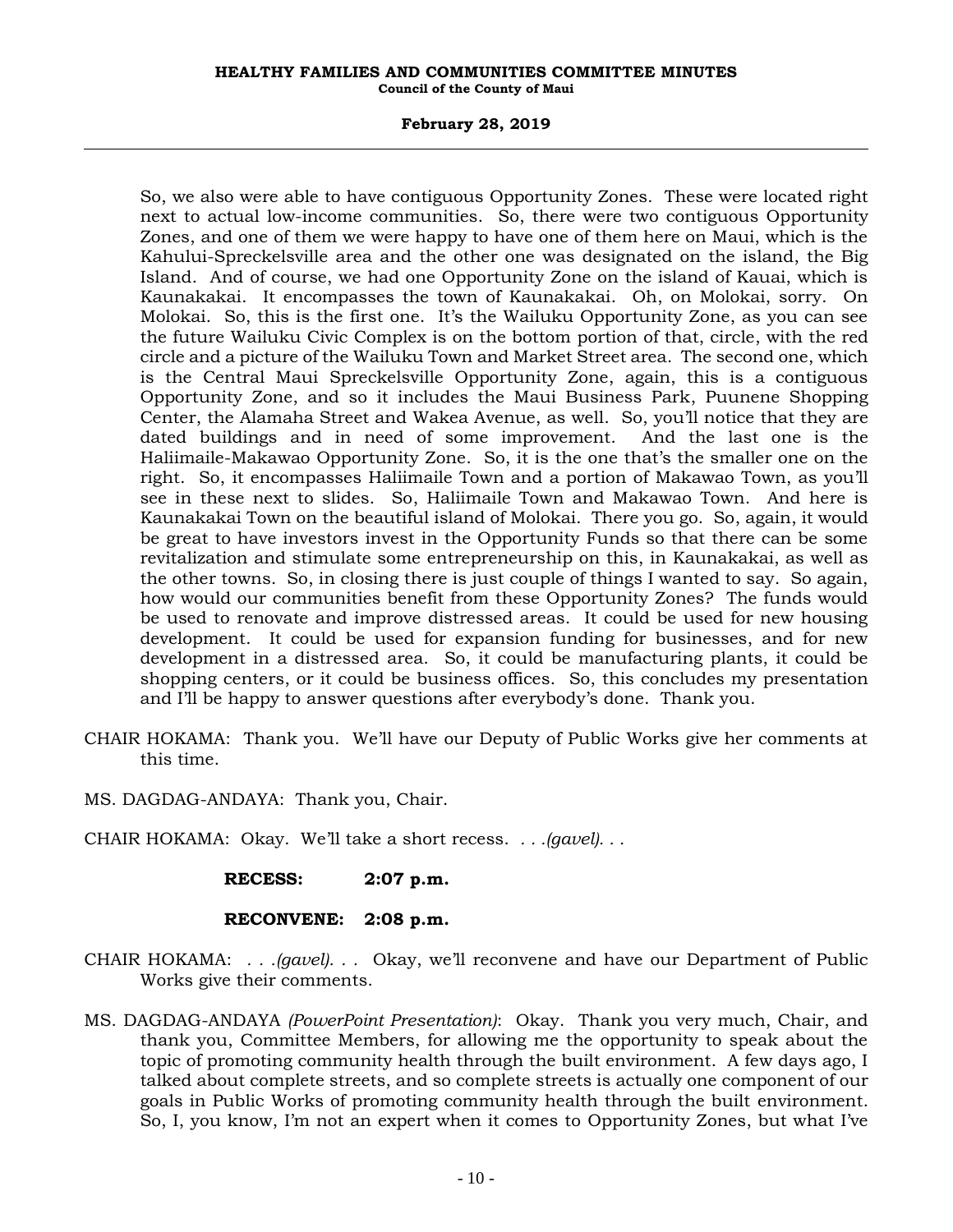#### **February 28, 2019**

learned through speaking with David Erickson from the US Federal Reserve Bank and Doug Jutte from Healthy Communities on the mainland and another speaker, Maurice Jones, who was at the presentation last week. I learned that one of the outcomes of Opportunity Zones is creating healthy communities and that any kind of investments should drive equitable growth and prosperity for low-income and vulnerable populations, and who live within the established Opportunity Zones. And as Karen mentioned earlier in her presentation, those zones, you know, they were driven through the Census, much how our MPO, our Metropolitan Planning Zone and the MS4 areas, they were all driven through the Census. So, you know, when we do our next Census in 2020, then, you know, we'll probably see an adjustment to this Opportunity Zone, but projects that are created through these Opportunity Zones typically involve healthcare facilities, access to healthy food, quality education services, and affordable transportation options, which I'll be talking a little about today through the built environment. So, the built environment. Some of you may know what that term is, and I just wanted to go little bit into it. The built environment generally is made up of human-made structures, features, and facilities that provide the setting in which people live, work, and play. So, this is my daughter, Lauren. She's six years old and she provides a great example of the built environment in our community. And I shared this presentation, or this slide at a presentation I made last week and wanted to show you that this is one of her favorite things to do is draw and draw maps. And one day when she was in my office, I told her just draw something. Draw a map. Look, mommy has a lot of maps in her office. So, she got to work right away, plotting roads and buildings. She included our home, our church, the County Building where, you know, she kind of pretty much grew up in, a supermarket, the water tank, playgrounds and a park. She even added our hula halau and a roundabout. And I think, you know, just listening to us talk about infrastructure, she's kind of picked up on a lot of these things over the years. So, when you look at the built environment that Lauren created--she also created sidewalks, by the way--she is surrounded by happy, active, accessible places that support her well-being. It's also very connected, but unfortunately, there are many, the built environment isn't the same for other kids Lauren's age, and that's where our work, here in local government, can make a difference in the lives of our residents—young, senior, and in between. So, the built environment is shaped by transportation and land use planning and policies, and can promote or inhibit physical activity, policies and projects that we create here at the local level. This is an example of the Northshore Greenway, and I have a lot of pictures of my kids only because I don't want to take from the Internet anymore, but Northshore Greenway is a great example of built environment, the improvements that we made in this area. In our neighborhood, it was a 201H project back in the mid-2000s and we have this wonderful green belt right in the middle that connects our house to the park, and this is through a 201H project. So, you might be wondering why my Department, Public Works, is so interested in health. So, over the years, we've come to realize that our infrastructure projects, our multimodal transportation initiatives and policies have an impact on health in our community. Now, during his presentation, Wes spoke about the social determinants of health, and these are the conditions in the places where people live, learn, work, and play. And they affect a wide range of health risks and outcomes. I wanted to make sure that this slide was in the presentation that way you have a little bit more of an understanding of what social determinants of health, what they are. So, by applying what we know about these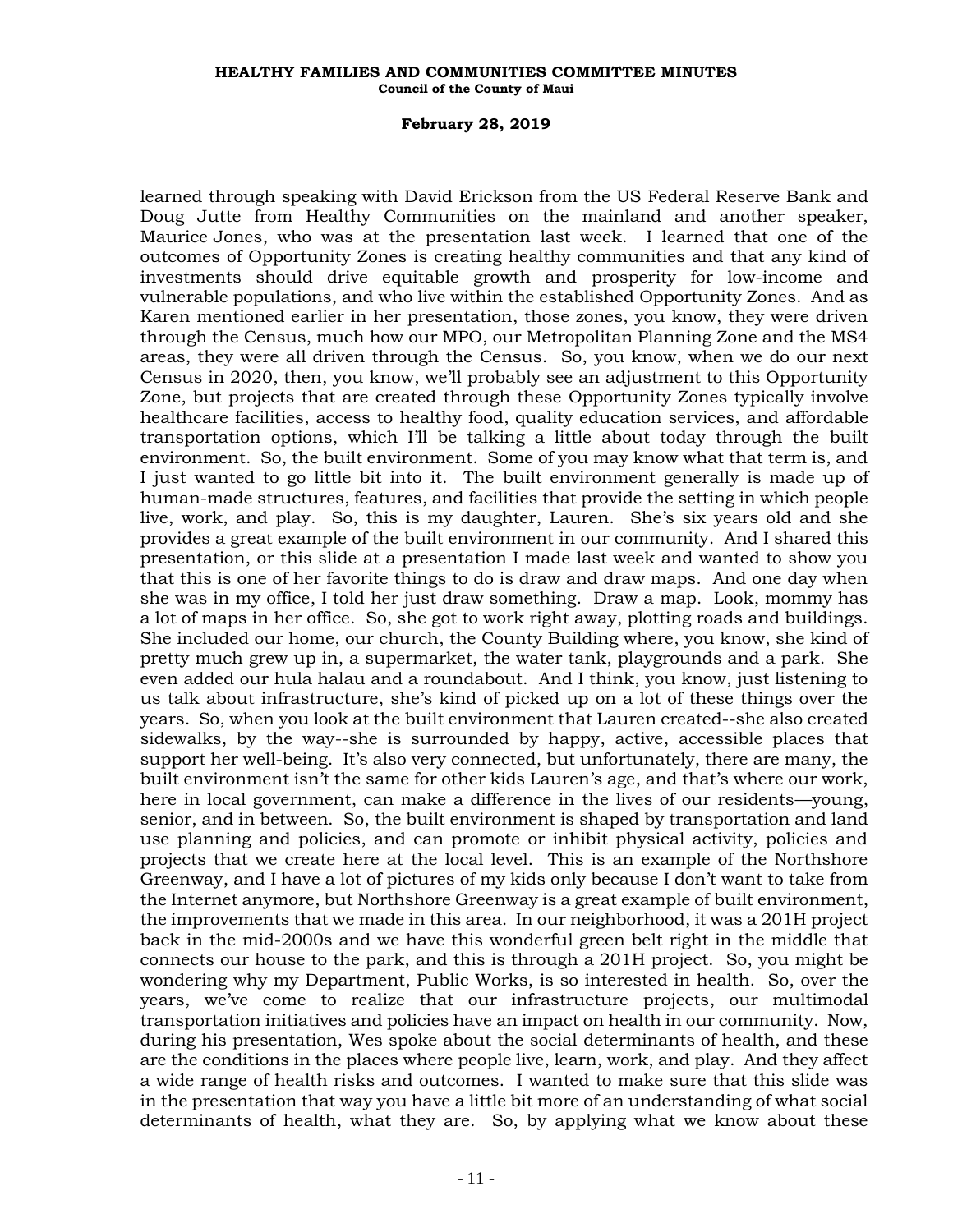#### **February 28, 2019**

determinants, we can work, we here in local government, can work on finding ways to improve individual and population health, but also advance health equity through the work that we do. Earlier this week, our partner from the Department of Health, provided us with a copy of the Maui County Built Environment and this Physical Activity Data Brief, which was published of September 2018. This is something new that we saw this week, and I thought wow, you know, it's pretty interesting that we have this presentation today. So, I wanted to share some of the data in this study, and the data characterizes aspects of the built environment that relate to physical activity. The purpose of the report is to provide County-level data. So, this one is specific to Maui County. On one of the pages in the report, what the authors of this study did was conduct a survey among, I believe, over 800 voters in Maui, and they asked various questions. And this first one, what do registered voters view as a major, as major problems facing Hawaii families? So, they looked at, you know, what people thought about diabetes, health disease, obesity, physical activity, and you'll kind of notice, the numbers are pretty high. So, the voters, this was done in the early part of 2017, but those who are registered to vote actually indicated that these types of conditions are very, are important issues in Hawaii today. Here's data trends in obesity from the CDC, and if you take a look at from 2012 to 2018, you'll notice that the numbers are on the rise. According to the Centers for Disease Control and Prevention, being overweight or obese increases the risk for many diseases and health conditions, including heart disease, stroke, hypertension, type 2 diabetes, sleep apnea, respiratory problems, and others, and you know, this is very dear to me and my husband because, you know, we want to be healthy and active for our kids, and we want our kids to be the same as well. So, in Hawaii, 23.8 percent of adults have a body mass index of 30 or more. With diabetes, the prevalence is 10.9 percent, which is, you know, lower than the average rate in the US, but still, if you notice the trends, I mean, it is, they're on the rise. And, you know, earlier Wes talked about why can't I invest in a drug or why can I invest in a drug that will address conditions, but I can't invest in healthy communities? So, in Public Works, you know, we have an impact on helping make these numbers go down through our improvements in the built environment. One quote that I saw in a study done by the Robert Wood Johnson Foundation states if Hawaii as a state doesn't address the problem of obesity, by the year 2030, more than half of our adults are on that trend, and again, you know, we need to be very mindful. We, as local government, can make a difference. It's not, you don't have to rely on healthcare professionals or the healthcare industry to make a difference. We can make a difference. So, the continued rise in diabetes and pre-diabetes, obesity rates highlights the need for innovative and strong policies to create healthier environments in our County and throughout the State. Continued partnerships and collaborations among stakeholders and leaders, as well as additional public education is necessary. And moving recommended strategies forward requires legislative support to create the necessary social and environmental changes to effectively address this. We can work with our State Legislature or Governor, but at the County level, we, again as I've been saying over and over, we can also make a difference. Each year, the Robert Wood Johnson Foundation creates a report on better policies for a healthier America, and it highlights latest trends. It also provides information on policies, strategies, and programs that can reverse the epidemic. So, in the next couple slides I will be just showing you some of the guiding principles and the strategies that are used or indicated in this report. So, one of the principles is to adopt and implement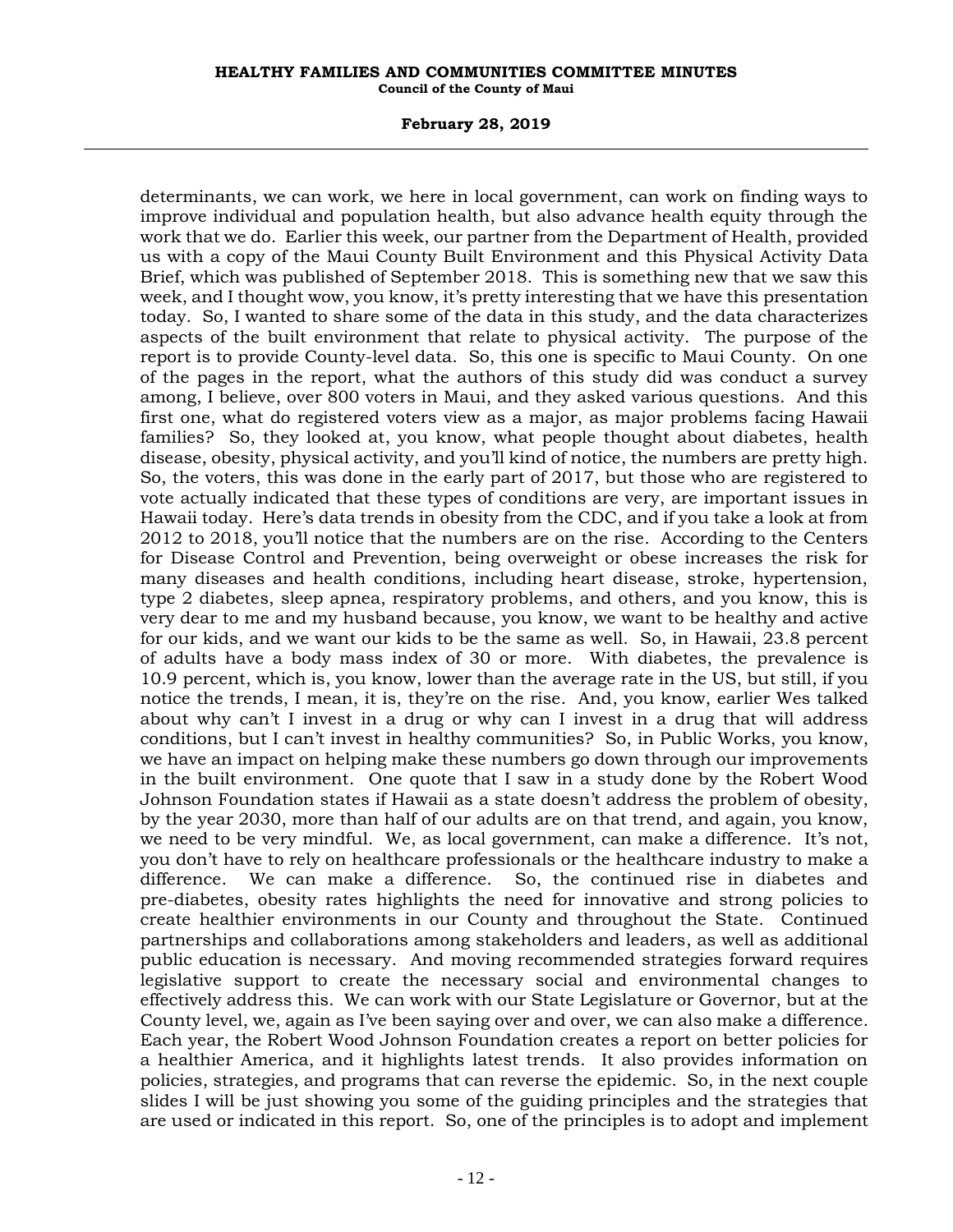#### **February 28, 2019**

choices that will help make healthy choices easy. Another one is investing in programs that level the playing field for all individuals and families. So, if you were at the complete streets presentation on Monday, I talked about transportation equity. So, leveling the playing field, making sure that our residents have equal access, or equitable access to transportation so that they can get to jobs, they can get to school. Right now, we see on Waiale Road, kids who are not going to school because they, you know, either mom or dad can't take them, they need to walk, cross the highway, and go up to Puu Kukui Elementary. Well, you know, what can we do, or you know, we need to start looking at ways to improve their built environment so that they can access school and go to school every day. Promote policies and scale programs that take a multi-sector approach. So, in Public Works, we're not the only ones, you know, trying to make a difference. We gotta work with Housing and Human Concerns, Planning Department, Parks Department, all departments to create a better, or built environment. And then we also work with our partners Blue Zones, HEAL, the MPO, to create policies and educate our community. Okay. Again, from the Robert Wood Johnson Foundation, community policies and programs include good land use and community design, a Safe Routes to School program that we've been implementing for a number of years now, and a complete streets approach. So, these are currently put into place within our Department, and so it's not just something, oh we're doing this in Hawaii. Nationwide these are what other municipalities are implementing in their own communities. These are built environment strategies that can be found on the Federal Highway Administration website. So, even the US Department of Transportation is seeing a link between health and the built environment. And again, going back to the data brief, I wanted to show one more slide where the question was raised, how safe from traffic do residents feel while walking or biking in their neighborhoods? You see Maui, Kauai, Hawaii County, and then the State numbers. And if you take a look, okay, there's more people don't feel safe, I mean out of the other counties, it looks like, you know, not very many people feel safe walking on our road. So, we need to start making improvements so that people feel safe. And then one last one. Do voters support increasing funding for walking and biking infrastructure. The first one, to address childhood obesity. Maui County voters strongly support, 77 percent. Take a look at the next one. Over half of Maui County voters strongly agree that the government should spend more of its transportation dollars on walking and biking infrastructure, such as bike lanes, sidewalks, or multiuse paths. I need to disclose, I did not take this survey, and I don't think I have any relatives that took this survey, but seeing these numbers help kind of validate the work that we do when it comes to complete streets and improving the built environment. So, with that, partnerships, for a long time transportation policy program and funding decisions gave little attention to public health effects and benefits, but that's starting to change. Many State officials, our MPOs, and our different partners include public health goals and health criteria in transportation planning and policies. The public health community has also begun to partner with transportation planning agencies, such as Lauren, who was here earlier with the MPO. Our public health partners have always, have been here for many years and have been working with us to try to integrate health considerations in our transportation work. So, you'll be hearing from them in just a little bit. And I just wanted to end that over the years, we've made great strides towards promoting community health through the built environment by engaging our citizens and working in partnership with other government agencies,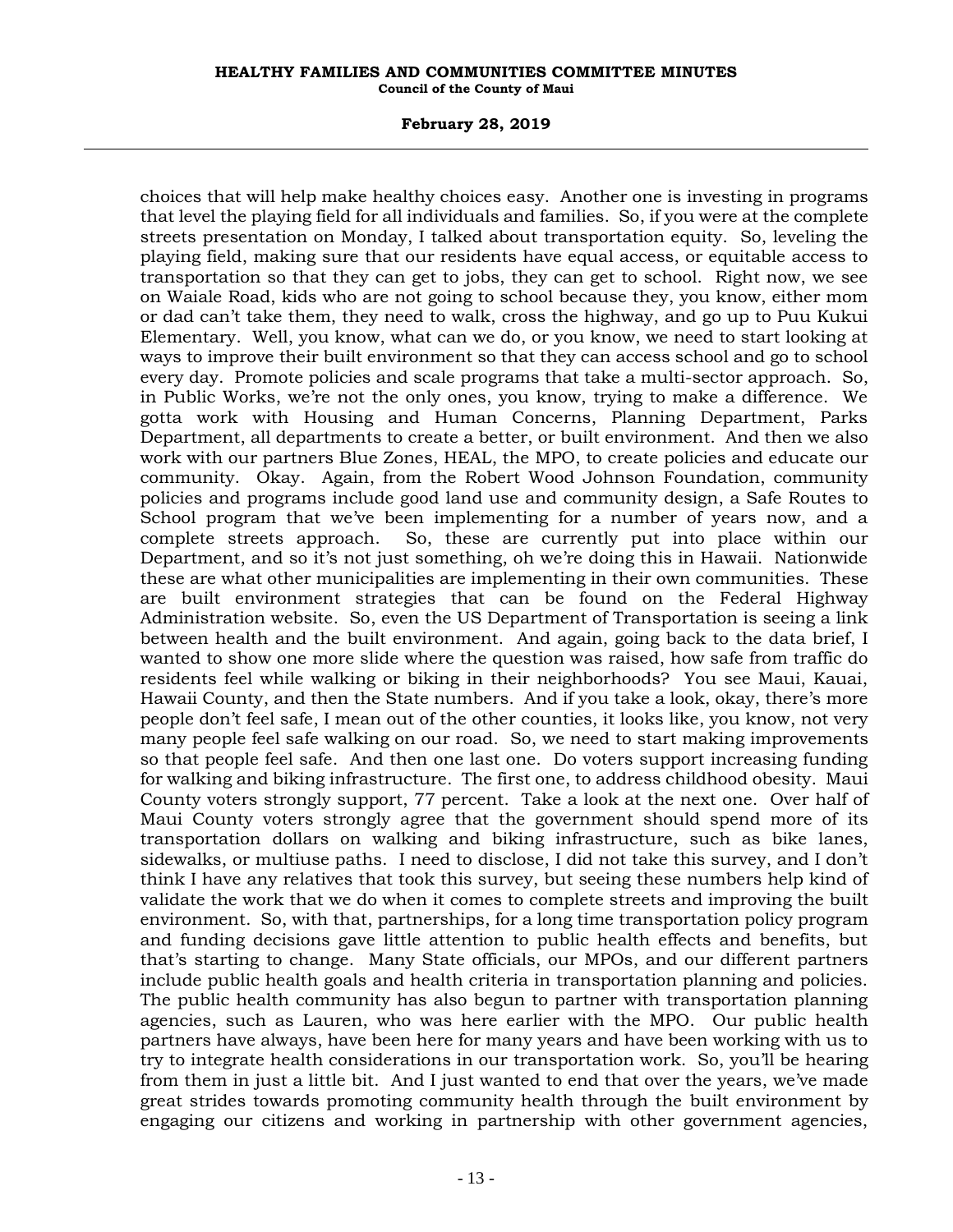health organizations, and community groups. By incorporating a health filter in our work, we become producers of health. And again, not doctors, not nurses, but our engineers, our planners, our administrators, we all, and you know, in combination with everybody else here at the County, we become the producers of health and can establish policies and projects that influence built environment conditions that support good choices and improve the health of our residents in the years ahead. So, with that, again, mahalo for the opportunity to speak today.

- CHAIR HOKAMA: Thank you very much. We're gonna go straight into our next presenter, Lauren Loor. She will be speaking for HEAL. So, at least Ms. Dagdag's slide showed one thing, we do have a lot of bad drivers and the community knows it.
- MS. DAGDAG-ANDAYA: Chair, that's the second part. That probably would require another meeting.
- CHAIR HOKAMA: Yeah, we'll let Ms. Lee's Committee handle that one
- MS. LOOR *(PowerPoint Presentation)*: Aloha.

# CHAIR HOKAMA: Hi.

MS. LOOR: Thank you, Chair. Thank you, Committee. Thank you for listening to our presentations. I know it's a lot of information to take in. My name is Lauren Loor. I coordinate the Healthy Eating Active Living Coalition. It's a program under the Hawaii Public Health Institute. So, overview of what I'll talk about very briefly. What is public health? Who is HIPHI, which is the acronym for the Hawaii Public Health Institute. Talk about the Maui NPAC Coalition and how we transitioned to HEAL. Our committees and policies to improve and support community health. So, what is public health? The term, generally, is the health of the population as a whole, especially as subject of government regulation and support. Another definition is dealing with public health, including hygiene, epidemiology, and disease prevention. This is a snapshot of some data. You've gone through a lot of data already, but you can see 11 percent of Hawaii workers commute to work through active transportation, so that is biking or walking to the bus stop and then walking to work after. Hawaii is the number one ranking state that is the most dangerous for pedestrians over the age of 65. And 70 percent of our middle schoolers do not meet the national physical activity recommendation, which is an hour of physical activity per day. So, who is HIPHI? HIPHI is a Statewide, non-for-profit organization. We are a member of the National Network of Public Health Institutes, and our funding comes from different funding streams, Federal, State, organization sources, and foundations. And you can see here we have our four main programs. The Coalition for Tobacco-Free Hawaii, Hawaii Farmer to School Hui, Healthy Eating Active Living, and Perspectives on Community Health. And real quick, our mission is building healthier communities in Hawaii by providing issue-based advocacy, education, technical assistance, and other capacity building services through partnerships with government, academia, foundations, businesses, and community-based organizations. So, the Hawaii Public Health Institute originated out of the Coalition for Tobacco-Free Hawaii, which started in 1996. So, we have over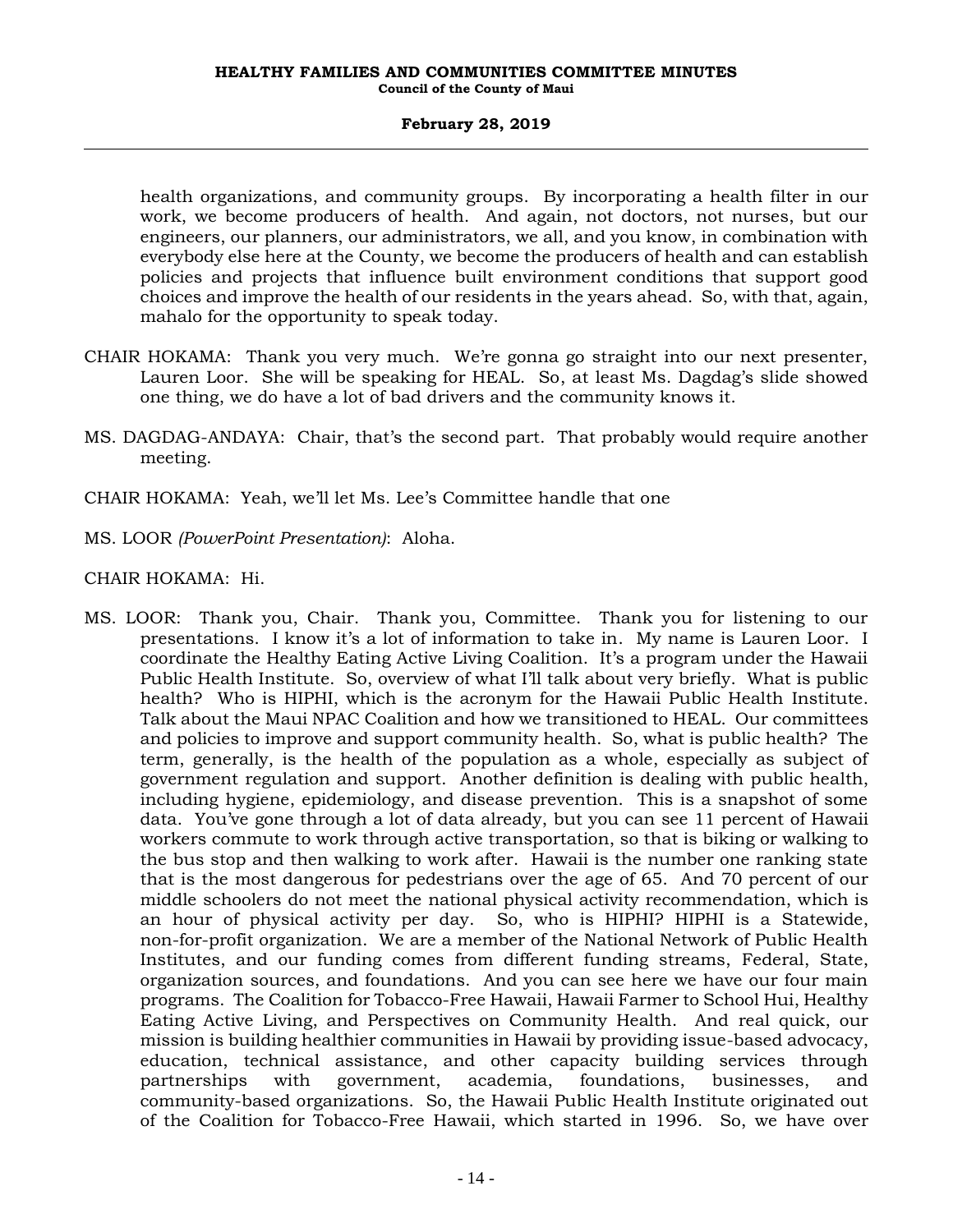### **February 28, 2019**

20 years of experience advocating in the community, at the State, and at the counties to reduce tobacco use, eliminate exposure to secondhand smoke, and now, to regulate electronic smoking devices. In 2012, there was as Senate bill that became a law to create a childhood obesity prevention task force. Each year, this task force pursues legislation at the State to decrease consumption of sugary drinks, improve access to healthy food, and improve the built environment and physical activity. And this task force is housed under the Hawaii Public Health Institute. We are the convener for this task force. To get kind of more local for Maui, in 2006 there was a convening of Hawaii stakeholders to talk about the issues of preventable diseases, chronic diseases, obesity, heart disease, diabetes for Hawaii residents. So, the decision was that county coalitions are necessary to reach the common goals in reducing these preventable diseases. Maui NPAC was formed in 2008. There was a physical activity and nutrition summit in 2013. You'll see up there, there's the Hawaii Physical Activity and Nutrition Plan. The first edition of this plan was from years 2007 to 2012, and this edition is 2013 to 2020. So, when the edition ends, we have another convening to see have we met our goals? What are some new goals that, maybe, have changed? How has the communities changed? How has the state changed? So, we will be going through that process soon. And this is through the Hawaii State Department of Health. So, one of the great wins for NPAC, there was eight years that, for NPAC and there was events every year, worksite wellness events, built environment events, really promoting complete streets in the community, working with the County, but a big win was the Central Maui Pedestrian and Bike Master Plan, which was adopted by council, I believe, in 2013. So, the Coalition for Tobacco-Free Hawaii transitions to the Hawaii Public Health Institute in 2013, and then in 2016, Maui NPAC transitioned to the HEAL Coalition, Healthy Eating Active Living. And we transitioned and came under the umbrella of HIPHI. We were previously under UH Manoa, and our funding comes directly from the Department of Health. So Healthy Eating Active Living is a Statewide initiative. We have active coalitions in Maui County, Hawaii Island, Kauai, and Oahu. And our coalitions are comprised of volunteer stakeholders representing various businesses, County departments, and organization. Our mission is to create a future in which residents of Hawaii are physically active, eating healthy foods, and live in healthy committees…communities. And we advocate for systemic changes necessary for Hawaii residents to participate in these lifestyles. So, these are our three committees that we have in our coalition. Our Built Environment Committee, Access to Healthy Foods Committee, and Workforce Wellness. So, for our built environment, we partner with Blue Zones Project and with the Department of Health to convene the Department of Public Works, the Department of Planning, Department of Long-Range Planning, engineers. We have community advocates. Pretty much anybody and everybody who cares about the built environment or has some stake in this issue, and our main priorities are complete streets policies and implementation, complete streets demonstration projects, Safe Routes to School programs, and Vision Zero. For our Access to Healthy Food Committee, our main goal is to make healthy food accessible for everyone. We have plenty of members from all over every sector of food that comes to our meetings, and it really is quite a large issue and can get very intense sometimes because everybody needs to eat. So, it's how do you feed your family, how do you feed yourself in an affordable way that is also healthy. Our priorities are to form a food policy alliance, which again, really getting into the many sectors of food and trying to implement policies where we have, the community has access to it no matter what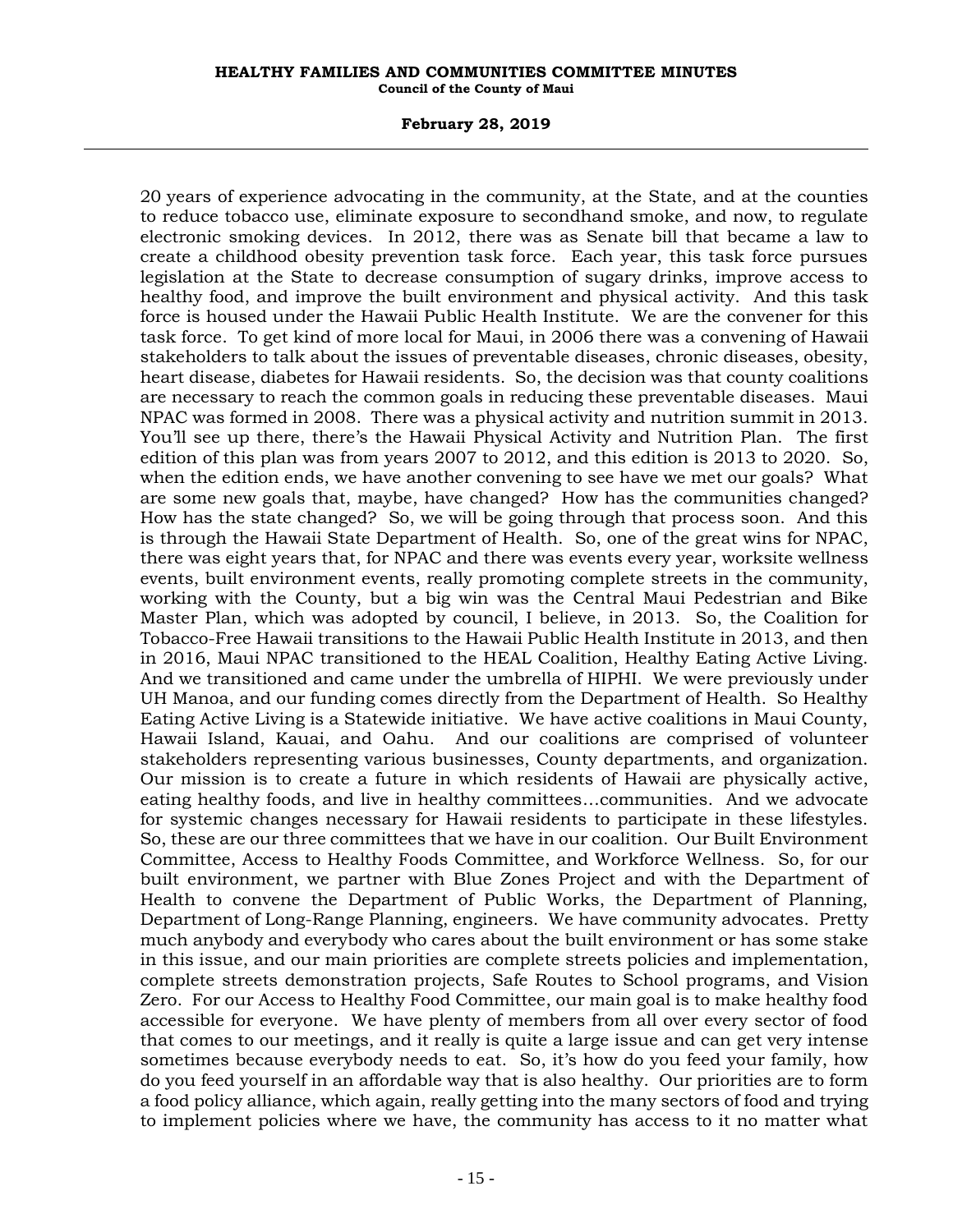#### **February 28, 2019**

socioeconomic status they are. A main priority for us as well is to have SNAP EBT at all of the farmer's market and farm stands in the County. We support the Maui Food Bank in their healthy food drive initiative, also known as Give Healthy. And we also support the Department of Health with their Choose Healthy Now campaign. For our Workforce Wellness Committee, we really want to incorporate having policies and priorities that promote health at the workplace because it is where a good majority of us spend eight to nine hours of our day. Similarly, for children in school, spending so much time in school want to create environments that are healthy, options that healthy for more productivity, less sick days, and hopefully the goal would be less insurance costs as well. Our priorities are to have a workforce wellness toolbox that we are working on to, there's so many resources out there, but to put them all in one place, so an employer or an HR, you know, department worker could go and see okay, this is a resource that fits my organization, my business, and implement from there. We also promote the stairwell prompts that the Department of Health has tried to put out into the community, as well as they have a resource toolkit and a campaign, Start Living Healthy at Work. So, for our Maui HIPHI team, we recently had an addition of the Maui Coalition for Drug-Free Youth. And their focus areas are on underage drinking and underage marijuana use. So, we have the Coalition for Tobacco-Free Hawaii for Maui County, Healthy Eating Active Living, and now the Coalition for Drug-Free Youth all together, and we share the Maui Nui Youth Council. So, our Youth Council is comprised of seven youth between the ages of 12 to 21, and we convene them to try to teach them about advocacy and how these issues do affect them. So not only adults, not only, you know, talking to parents, but also talking to youth and giving them the voice and the power to discuss these issues and how it affects them. So, some of their priorities are a tobacco flavor ban, youth vaping epidemic, underage drinking, underage marijuana use, and the consumption of sugar-sweetened beverages. And as you can see, they have done many sign wavings, we go on retreats, and they've advocated, you know, at County-level and at State-level as well, and testified. So, policies to improve and support community health. This model here is the socio-ecological model. It's a model that's used in public health very often, but you can see it's supposed to illustrate the way that the individual organizations, communities, and policy all affect each other. In an ideal situation, the policy, it would be a grassroots and a top-down effort, where the individual coalitions kind of fall into organization and community, and public policy really meet in the middle so that policies that are created reflect the community wants and that the community understands the policies that are put forward by their government. An example of an info graphic that I wanted to show you guys was sugar-sweetened beverages, and this is something that we're starting to hear more and more about and talk more about, but it is directly linked to diabetes, to obesity, to all of these preventable diseases. And Hawaii as a state spends \$470 million annually on obesity-related health issues. And with every sugar-sweetened beverage that a child drinks, their risk of becoming obese is increased by 60 percent. I recent, in October I attended the Obesity Prevention Task Force planning session, where we discussed what legislature [*sic*] we wanted to pursue for the year at the State, and a statistic that was kind of mind-blowing was that for our children now, 35 percent of them will be diagnosed with diabetes by the time they are 35 years old. It's very staggering and kind of heartbreaking in a way, but to kind of echo the fact that we are in a bit of a crisis and that we are at a time where we can do something about this. So, this is provided from the Department of Health. A lot of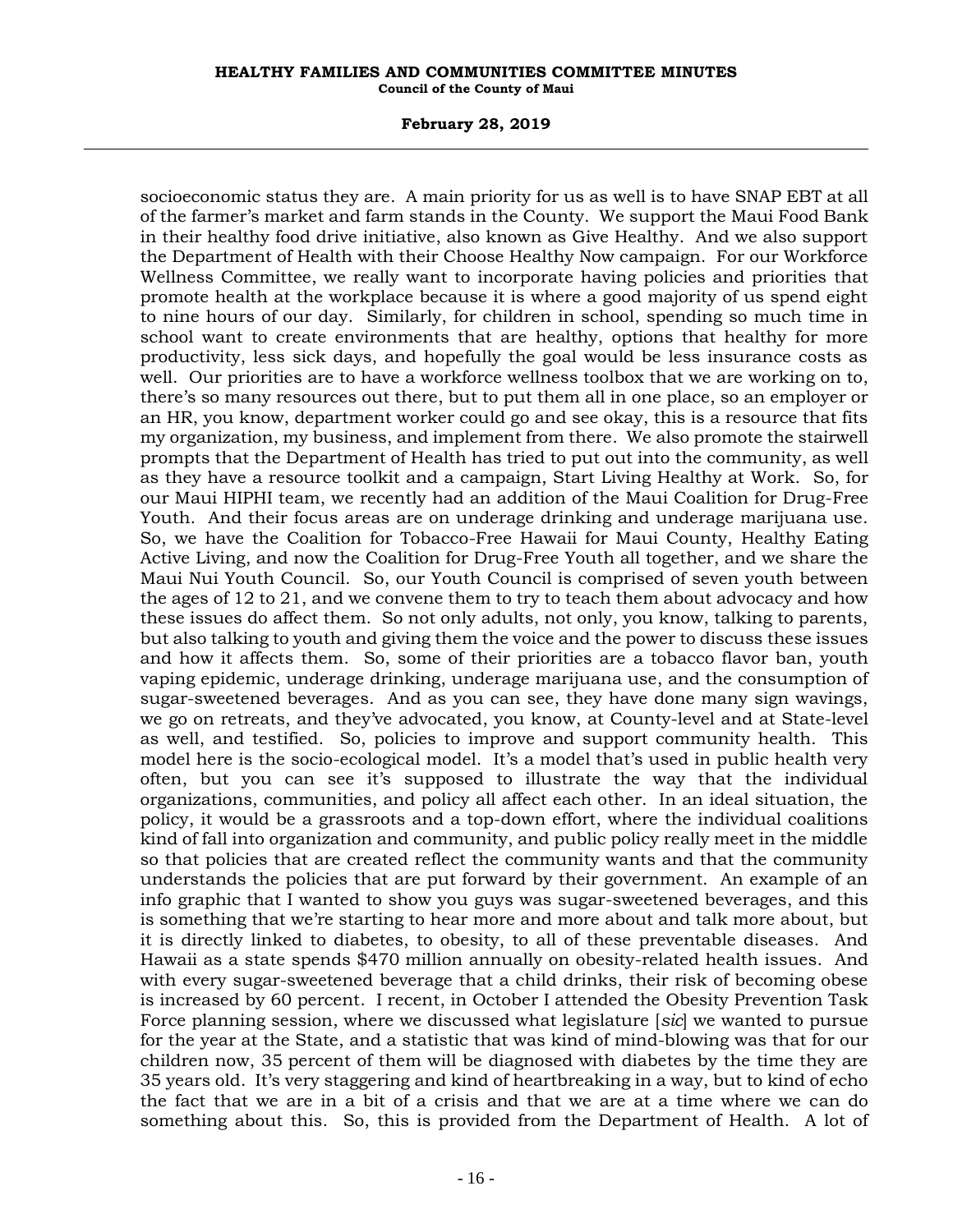### **February 28, 2019**

partnership went into creating this, but it was a vision of what healthy Hawaii would look like and healthy policies for Hawaii. So, you know, healthy communities, having access to physical activity, access to healthy foods and nutrition readily available, healthy schools, healthy worksites, and also a healthcare system that supports all of these efforts. Thank you so much. Here's my contact information. Our website, our Facebook, Instagram. Please feel free, and also, if you're ever interested to come to some of our coalition meetings, I think it would be a great way to kind of bridge the gap between policy and coalition. Thank you so much for the opportunity.

- CHAIR HOKAMA: Thank you. We appreciate that information. We have one more group that we'd like to ask for their thoughts. And many of you know either one or both of these ladies, Laksmi Abraham and Kaimana Brummel. They're from the Blue Zones Project, and we'll allow them to share their thoughts with us regarding healthy communities.
- MS. ABRAHAM: Good afternoon. Thank you, Chair Hokama. Thank you, Councilmembers, for having us here today. We're gonna be the most exciting part of the program to kind of spice things up, keep us all awake. But I just wanted to preference our presentation. I'm born and raised here. Prior to coming on to Blue Zones Project, I spent about 17 years with Maui United Way as the president of that organization, and we worked tirelessly to raise over a million dollars every year to support over 30 health and human service organizations throughout our community, and part of that goal was to help serve the health and human service issues that we are continuously challenged with. I know that you all hear from nonprofits coming into your offices all the time asking for support with their funding, and while we have wonderful nonprofits that support our needs here, part of what drew me to Blue Zones, because I loved my work with United Way, was the opportunity for real change. And when we think about change, we have to start thinking about the underlying issues that are facing our community, and for me, I saw Blue Zones as that opportunity to really shift the way we think about health, the way that we practice health, the way that we design our communities to incorporate health, and that, I think, you'll find really in line with HEAL, but also with the work that we do here in Blue Zones Project, has the major potential to really shift change in our community. So, with that, I will hand off to Kaimana Brummel so she could start our presentation.
- MS. BRUMMEL *(PowerPoint Presentation)*: Aloha. Thank you, Chair. Thank you, Councilmembers. Blue Zones Project, we're a community wellness program based on the principles of healthy people from around the world. So, how I like to preface this is we are the on the ground action team of ike kupuna, of the knowledge of our ancestors and the people who live the longest in places around the world. What I'm very proud of, after two years of work here, is how we have been able to apply these principles from around the world into our local community through our own knowledge and work as a team, but also really through our partnerships. So, you've heard a lot about social determinants of health, and we know from the Danish twin studies that our health is determined by three factors. Excuse me, not our health, but our longevity specifically. So, we have genetics, so thank you tutu and papa. Genetics is only 20 percent, and then 10 percent is access to care, and that is preventative care, acute care, and long-term care. Where Blue Zones does its work is right in the middle, the 70 percent of environment and healthy behavior. And actually, I'll take that back because that's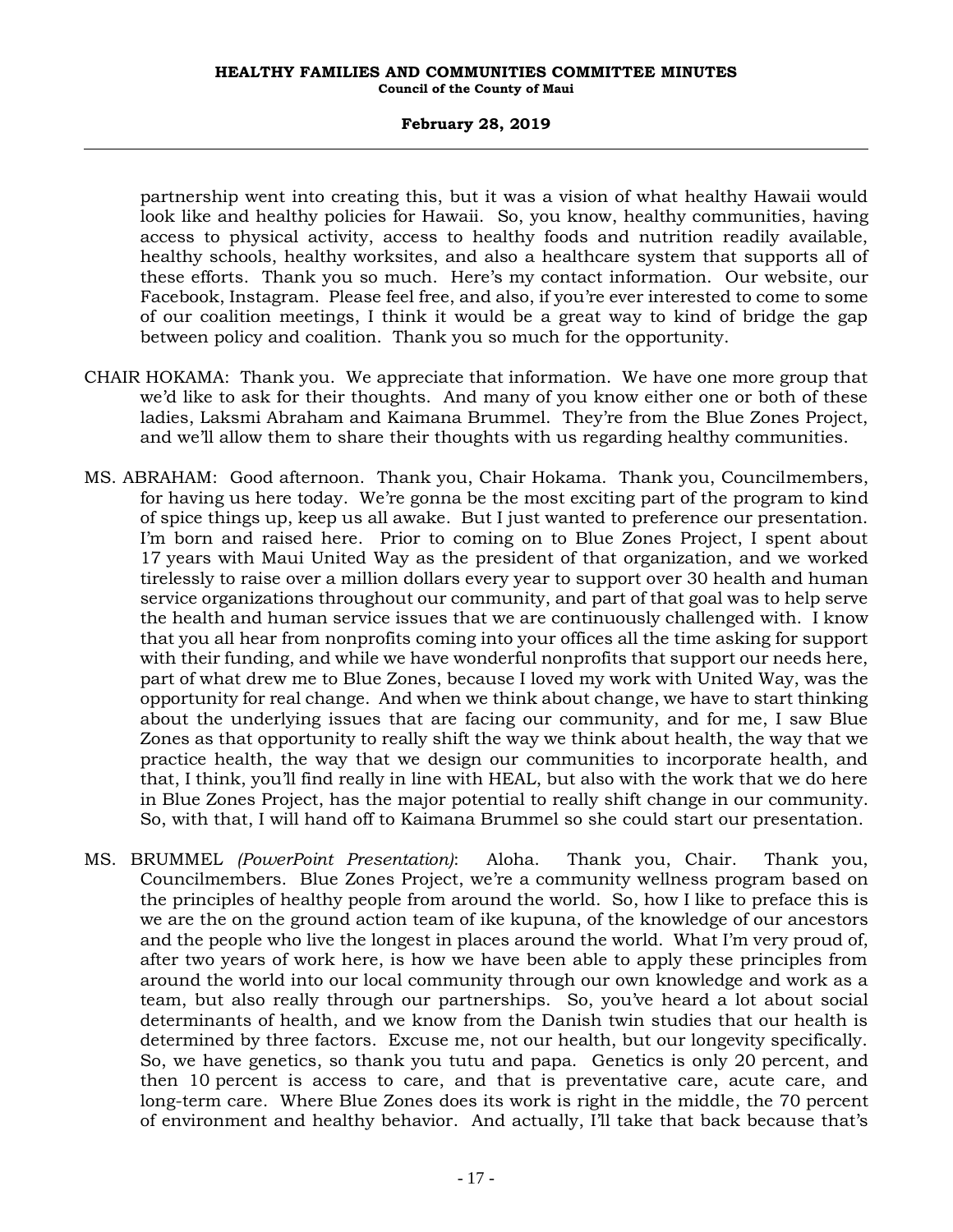#### **February 28, 2019**

not just where Blue Zones Projects works; that's where we all work, right? We can't change someone's genetic. We're trying to change healthcare, but where we can really make a big difference is that 70 percent and we're all in that together. So, these are the five Blue Zones around the world. We have Okinawa, Japan. We're gonna talk a little bit more about Okinawa. Sardinia, Italy; Ikaria, Greece; Nicoya, Costa Rica; and our lone Blue Zone in the United States is Loma Linda, California, and that's because of the Seventh-day Adventists, if you're curious why folks in the LA can live long life, but just in Loma Linda. Normally, I talk about all five Blue Zones, but I just wanted to touch on Okinawa. We have a lot of similarities with Okinawa here in Hawaii, and we borrow a lot of the words. Two words, we've been hearing a lot about, I think, natural movement as it relates to the built environment, and moving and things like that, and also food. Blue Zone takes the approach that longevity and wellness is, encompasses a lot more, and two of the things that I love from Okinawa are two words. One is moai, which means a group of people like these ladies here. Their average age is 98. They've been, I'm sorry, is 101, and they've been a moai for over 90 years, and they also live in their same homes, they support each other when, you know, times are bad. They celebrate each other when times are good. They might borrow money from each other. They're just, they're what teenagers call their clique or their tribe, or their, you know, all of those words, but in Okinawa they call it a moai. And so here in Blue Zone Project, we try to help people form moais. The other word that I love to talk about with Okinawa, which speaks to the holistic nature of Blue Zones Project, is ikigai. And just like in Hawaiian, how there's one word that means, like, so many things, right? Ikigai means the reason why you get up in the morning, and if you know the reason why you get up in the morning, you can add seven years to your life. I would argue that many of you hear today ran because you have very strong reasons why you get up in the morning and I know that all of us who work in partnership also keep that in mind as well. so, looking at the five Blue Zones around the world, we found that there are nine specifics things that they did. We talked about two of them. Having a moai or having a right tribe, as you see it here. Having a sense of purpose, ikigai. It also means having a sense of faith and belonging. It means move naturally; we've heard that a lot today. I like this one. It's the 80 percent rule. It's hara hachi bu; it's another Okinawan word. It reminds us to eat until we're only 80 percent full. I like to think of it as the anti-kanak attack, right? So, we don't want to eat until we take a nap; we want to eat until we feel good. We have putting your family first. We have wine at five, or just friends at five. We also have Plant Slant. There's the purpose, and then downshifting, finding time to mentally and physically downshift and relax. That's our power nine. So, we take those principles from the Blue Zones and we apply them to what we call the life radius. We know that people spend 80 percent of their time within five miles of where they live. It's a little bit different on Maui when you gotta commute, but we'll just go with this general principle, right? Like the places you go and frequent have a big determination on how long you live and how well you live. So, Blue Zones really attacks the life radius. So, we work with individuals through our personal pledge, through forming moais and having purpose workshops and connecting folks to volunteer opportunities. We work in places, so grocery stores, workplace, restaurant, schools, and faith-based organizations. You can see some of the physical changes that we've made if you've visited a Foodland, maybe, in Central Maui. We also have worked with several of the large employers in Central Maui, such as UH Maui College, MECO, Hawaiian Telcom. We're working with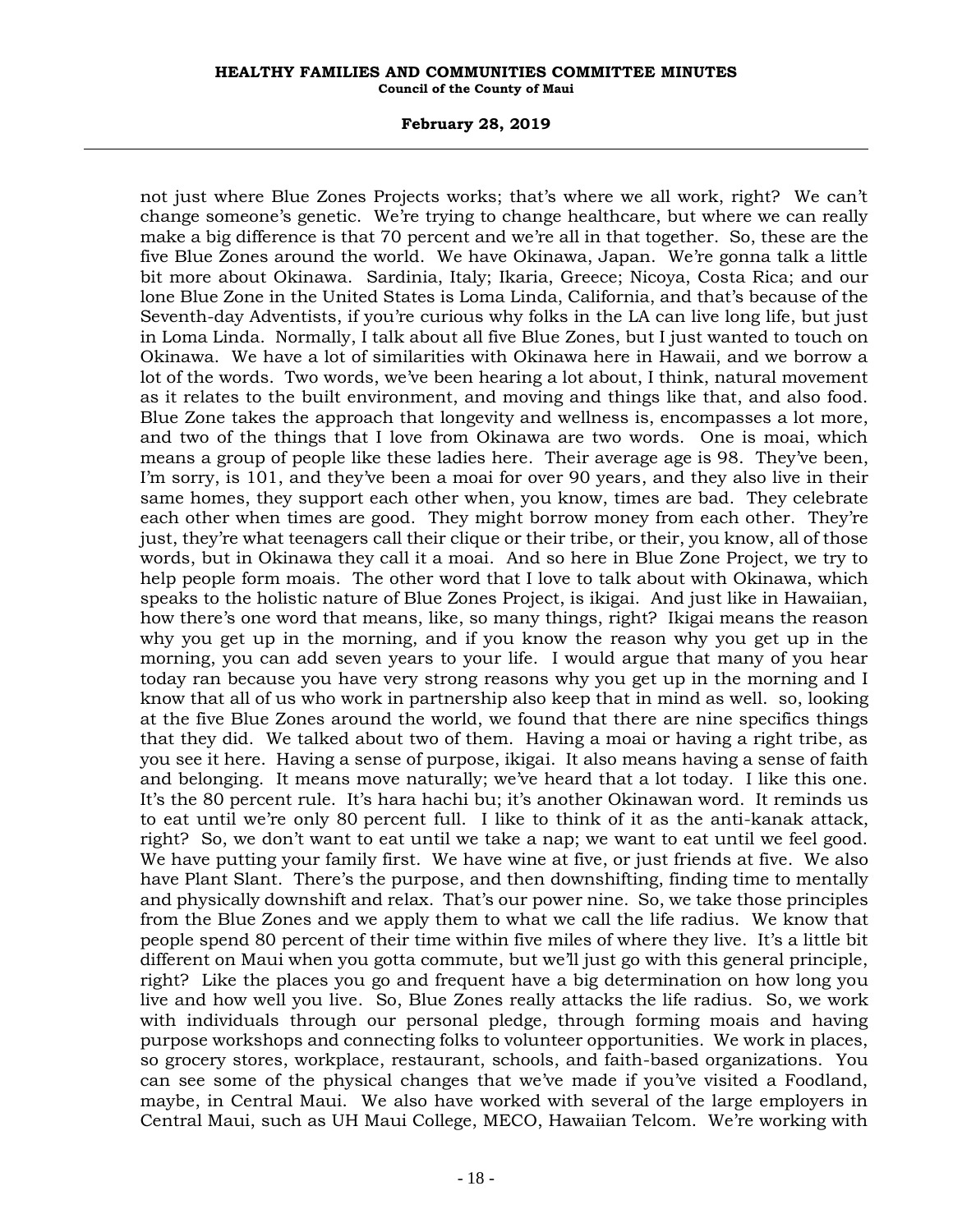### **February 28, 2019**

the hospital on a worksite wellness program and also with the County. We work to change restaurants. We're really proud of our work with schools and Laks is gonna talk about that in a little bit, and also faith-based organizations. Where you're gonna hear a lot more from Laks is on the third pillar, which is policy, and how does policy shape this life radius and where we spend time? People want to do what's easy. It's very rare for people to go out of their way to be healthy. So, if we can make healthy choices easy, people are gonna be healthy and not even know it. We're like the health ninjas. So, just to add a little bit of credibility and to let you know that this is a national movement, Blue Zones Project has impacted over 3 million people across the country. We're in 48 communities and 11 states. We, as colleagues, get to collaborate with these folks at national conferences, best practices, way too many conference calls that start at 6:00 in the morning because we're all the way out in Hawaii and we have people across the country. We have eight communities across Hawaii. We are the only ones here working in Central Maui, but all of Hawaii Island is a Blue Zone Project community, and then we have four on Oahu. We first launched in Koolaupoko, and now we are in the four Ms, which is Manoa, Makiki, McCully, and Moiliili. And then we have Kapolei, Ewa, and Wahiawa, and we collaborate as a state and we also support the statewide legislative efforts in that policy vertical. So, now I'm gonna hand if off to Laks, who's gonna talk about how we actually do that work.

MS. ABRAHAM *(PowerPoint Presentation)*: So, I'm gonna talk a little bit more about how we localize our work here in Maui County. So, our program here is guided by what we refer to as our steering committee or our leadership team. That's a beautiful picture of all those wonderful people about, that care about taking our community in the right direction of health. And then we have chairs out of our leadership team that sit and lead the charge with our sector committees. They're listed there for you. Media and engagement, worksites, restaurants, grocery stores, schools, built environment, food, and tobacco policy, and then purpose and moai. So, we have volunteers that sit on our committees that really drive the objectives of our program and the goals that we try to tackle every day in our work with Blue Zones Project. Before I get into the specifics of policy, I just wanted to share. These are some of major players that we're working with right now, in partnership with for Blue Zones. And of course, the work that we do would not be possible without our community partners. So, as you can see, we're working with many different facets of the community, many different organizations, all channeled in the same direction of improving health. So, going back to what Kaimana referenced in the life radius. We have the three sectors, or the three pillars, as we refer back to them, as people, places, and policies. So, when we talk about people, this is really where our engagement arm takes over. And currently, we have engaged over 15,000 people, here in Central Maui, who have made a personal commitment with their BZP pledge to move their life in a healthy direction. And engagement opportunities include things like walking and potluck moais that Kaimana briefly touched on. We also do cooking and gardening demonstrations. On top of that, we do purpose workshops to help people identify what their purpose in life is because it actually adds years on to your life when you wake up every morning knowing exactly what you stand for and what you're trying to accomplish. And then we also mobilize volunteers throughout our community, around different community activities and events. So, we'll move on to places. In places, we really work with worksites, restaurants, grocery stores, and schools, and I really love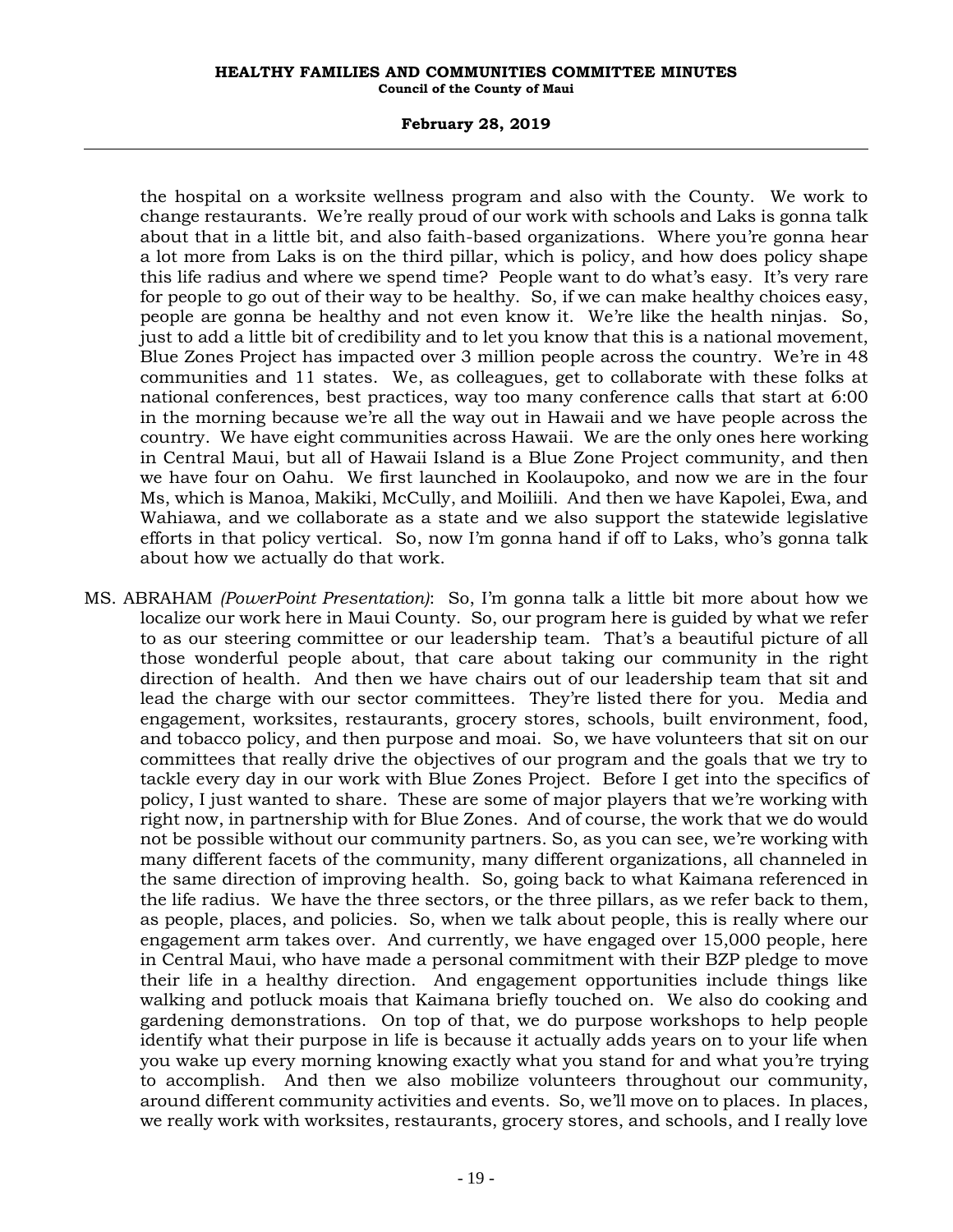#### **February 28, 2019**

this picture on the left because it's really complementive [*sic*] to the work that we do. These are the plant guys in the parking lot at Maui Electric Company getting ready to go out and take care of our electric poles and make sure that our electric is working, but they start their day off now with doing yoga, and that helps them to be more limber, it helps them to get ready, it helps them to be more alert as they go into their work every day. But this is something that Maui Electric has really embraced and has made a change within their worksite. Segueing into restaurants that you see in the middle, that's Fork and Salad. Obviously, just making sure that we're providing access to healthy choices, but as Kaimana mentioned, we're all about healthy nudges, right? So, if we have healthy options available, we're gonna be much more likely to partake in healthy options versus driving through McDonalds or Jack in the Box. And then on the right-hand side, the other place that we target are schools, and schools we work on a little differently. We work directly with the administration as a worksite, but we also work with schools in an idea to be able to support the student body there as well, which we hope trickles into their families at home. So, these are the key places that we focus our program around. And then we also have our policy arm. So, in our policy arms we have built environment, we have food, and then we have tobacco policy. So, when we get back to talking about our committees and how they comprise their objectives, our objectives are driven by this model. So, we have a program goal, and our overall goal for built environment, for example, is to enhance the built environment within Central Maui to promote moving naturally, social connectiveness, and overall wellbeing, which ties in to a lot of what you heard from Rowena and also from Lauren from HEAL. In order to do this type of work, we are comprised of committees that are inclusive of County of Maui departments, we also work with the State of Hawaii, Maui Bicycling League, Healthy Eating Active Living, and many other community advocates. And I just want to preference that we didn't put specifically what our goals are into this presentation because we'd be here for like another hour. But just giving you a general idea of the overall work that we do and the goals that we work around to initiate change in our community. So, touching on food policy. Our goal with food policy is to create an environment where healthy foods are easily accessible and embraced. And if you're seeing a consistent trend between us and HEAL, that's because we do the same thing, right? HEAL is the local entity that provides the service to our community and Blue Zones is kind of that accelerator behind HEAL, making these things happen in our communities. So just like built environment, we have certain targets that we have to meet for BZP. Again, these targets are identified by the committees. That committee specifically is comprised of organizations from UH Maui, State of Hawaii, Maui School Garden Network, Grow Some Good, Maui Food Bank, some private physicians, and then also our many other advocates that we work with around food. And of course, last but not least, we are very privileged to live a state with very, very good tobacco-free policy. And part of that is due to the work of many people before us. We have an active coalition here, the tobacco, I'm sorry, the Coalition for a Tobacco-Free Maui. That is headed by a group of volunteers and also part of HIPHI, and we work directly with them to basically initiate change around tobacco-free policies, but our goal this year, and you've probably heard about it, is right now through the Legislature, we are pushing a statewide vaping flavor ban. I'm sure you've probably heard from some of us or from the Tobacco Coalition about the major epidemic that we're facing here in Maui County regarding teen vaping. It's actually 33 percent of our teens are actively, and when I say actively, they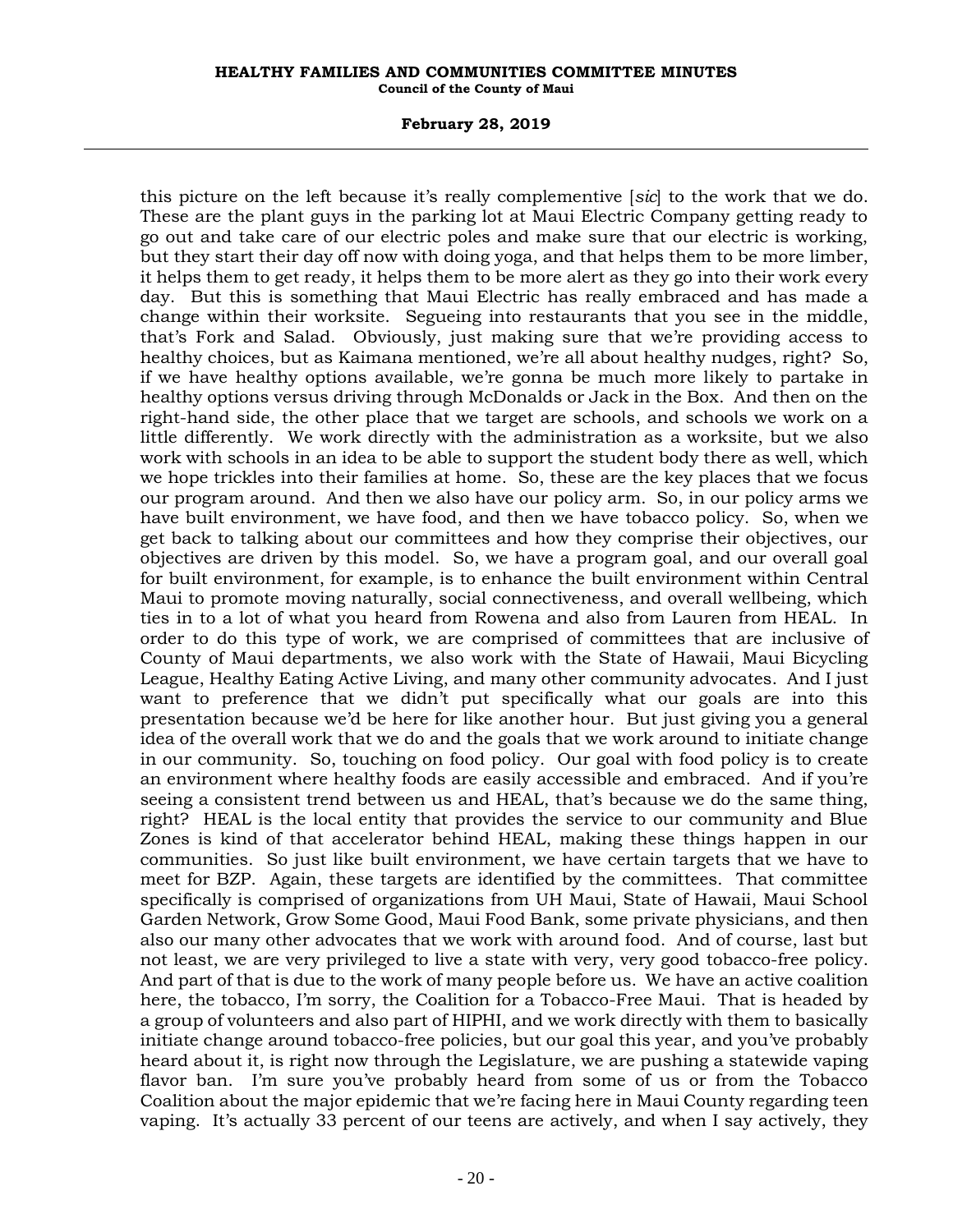### **February 28, 2019**

practice this daily, actively participating in the practice of vaping. And on top of that, one in two are actually vaping, trying vape, or at least giving it a try. These numbers are staggering; they should be scary to you, and that is part of the reason why we're pushing the statewide flavor ban. So, just to kind of give you a perception of how BZP works. As I mentioned earlier, we're kind of like the accelerator in the community that comes up behind projects, provides education, provides community advocacy, and really gives those policies, those programs, those efforts, a little bit of a boost to make them happen. And a good example of the work that we do was our Pomaikai walking school bus. And I really wish we could have shared this video with you because it's a great, beautiful, beautifully put together video.

# MS. BRUMMEL: It went viral.

MS. ABRAHAM *(PowerPoint Presentation)*: Yeah. We'll share it with you via e-mail, but it highlighted the efforts that we did with Pomaikai School. So, before I tell you what we did, I just wanted to share kind of how we work in collaboration and partnership. All the people that you see listed there, Pomaikai Elementary, their PTA, the County of Maui, Safe Routes to School, the HEAL Coalition, the Department of Education, Maui Police Department, and a couple other players got together and coordinated what we did, what we called our first walking school bus. We were able to draw 125 students and parents on National Walk to School Day, and we incorporated two Safe Routes to Schools routes that were developed through the County here. And we walked kids to school. It was just about, just under a mile, but all in all, we were able to walk 100 happy kids to school that morning. And I have to tell you, it was just such an amazing experience, and as a result of it, there are many of these kids that you see in these pictures that have formed groups within parents throughout their neighborhood and continue to walk to school together as many walking school buses, which is the ultimate goal. So, just wanted to point out, we're a staff of four here. One of the benefits is we have a wonderful sponsor, HMSA, who funds our program, and that allows us to support entities like HEAL, support the County of Maui, Public Works, in projects that, we know, will move the bar on public health. And you can reach us on Instagram, you can also reach us on Facebook. Our website is included, but we are happy to be here. We feel very privileged to do the work that we do, and it's great to be part of an organization that is really shifting change in our community. I think we have one more slide.

# MS. BRUMMEL: We do.

MS. ABRAHAM: And this is just, in closing, I just wanted to share with you our Baldwin High School worksite celebration. So, Baldwin was our first worksite, I'm sorry, our first school worksite that was approved in Maui County. As you can see, they were really excited about it. They celebrated their approval with a plant-based cooking contest. And it was just a wonderful activity. They're implemented many changes into their school, to move their school in the direction of being healthier, but we hope to continue to do this with many organizations. We are only in the community for another year. We are on pathway to meet all of our objectives, and what that means for our community is if we achieve all of our goals within the next year, we are on our way to being a certified Blue Zone community, which, the bigger picture of that is that people get to live ten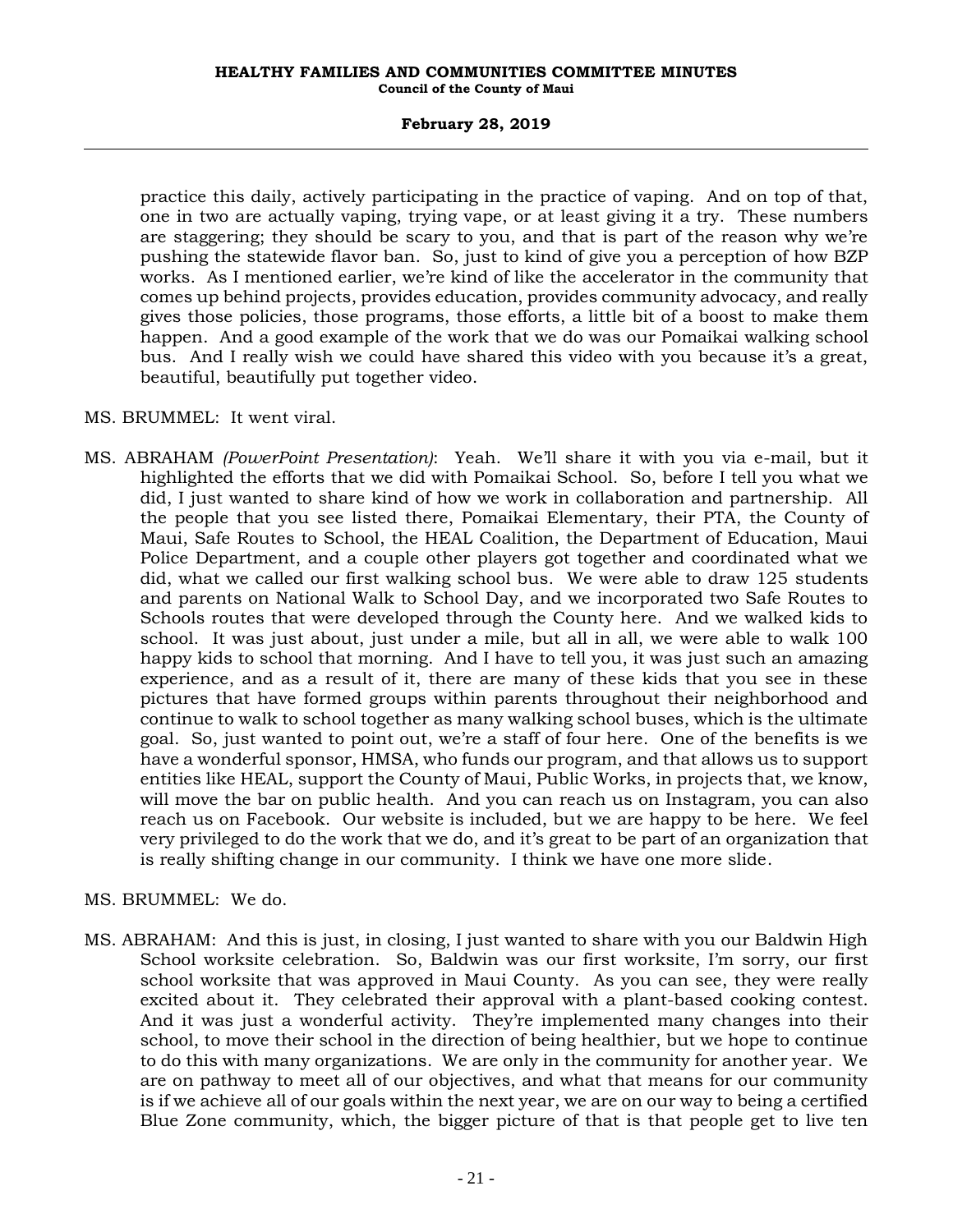years longer on average in their lives, and our overall goal of course is to create a healthier/happier community where people can thrive and live longer. So, with that, I just wanted to say thank you for paying attention to our presentation and we hope to be able to work with all of you in the future. Aloha.

CHAIR HOKAMA: Thank you, Ms. Abraham. Okay, we'll take a five-minute recess for everyone to stretch and we'll get back and have Members pose a question if they have. So, five-minute recess. *. . .(gavel). . .*

# **RECESS: 2:57 p.m.**

# **RECONVENE: 3:04 p.m.**

CHAIR HOKAMA: *. . .(gavel). . .* Okay, we're back to order. We appreciate all our presenters; Mr. Lo, Ms. Arakawa, Ms. Dagdag-Andaya, Ms. Loor, Ms. Abraham, Ms. Brummel. So, you've been pretty much immersed, Members, this afternoon with a lot of good information, good comments. I hope you've appreciated the opportunities that these individuals have presented to us. Before I open it up to you, I'd just like to make a few comments in hearing from our presenters this morning, and I verified certain things. Since the 1970s, Americans physical body mass has grown to over 30 percent bigger than what it was in the '70s, and I can understand why. Look at what was our drivers for economic development. Hawaii was pretty much visitor industry…no, agriculture and military. Physical employers. So, obviously we've changed our ability of how much we do physically and how much we actually do outdoors. Definite impact of technology and devices on our youth and our population in general, whereby we minimize interpersonal relationships and we minimize physical activity. Even my own family members. The amount of time they spend on their device at family gatherings is pretty sad compared to talking to a family member. And then I think some of the other things we should also take into account is just what we know from our daily observation of eating practices. I grew up in a time where seven days, I think almost every day was two meals at home. How many people eat at home nowadays? Whether it be for convenience, timing, whatever it be on the family, the amount of times we eat outside of the house versus inside the house also impacts your choices of healthy consumption. And we know what drives. Look at the TV every day, you have a McDonald's commercial to eat fast food, you have a Wendy's, you have a lot of things promoting, as our panel said, sugar, carbohydrates, things that impact things that we would call, I guess, blood pressure, cholesterol, and of course, the boogeyman, sugar and diabetes. So, I would say it's been an interesting phenomenon for those of us that have observed the decades of change that not necessarily we've gone and improved our lives. Maybe we need to go back to the old ways because obviously Okinawa found a way to make it work. I think the Native Hawaiians had found a way to make it work. Okay. So, maybe part of the answer to the future is to look in the past and see what we did right and replicate it again. So, there's no reason for us not to have farms at our schools. Whether they be for physical or nutritional benefits, but that's just one man's opinion. Ms. Sugimura, you have any questions you'd like to pose to our panel at this time? And I'll have each Member to be fair at this point one question with up to two follow ups.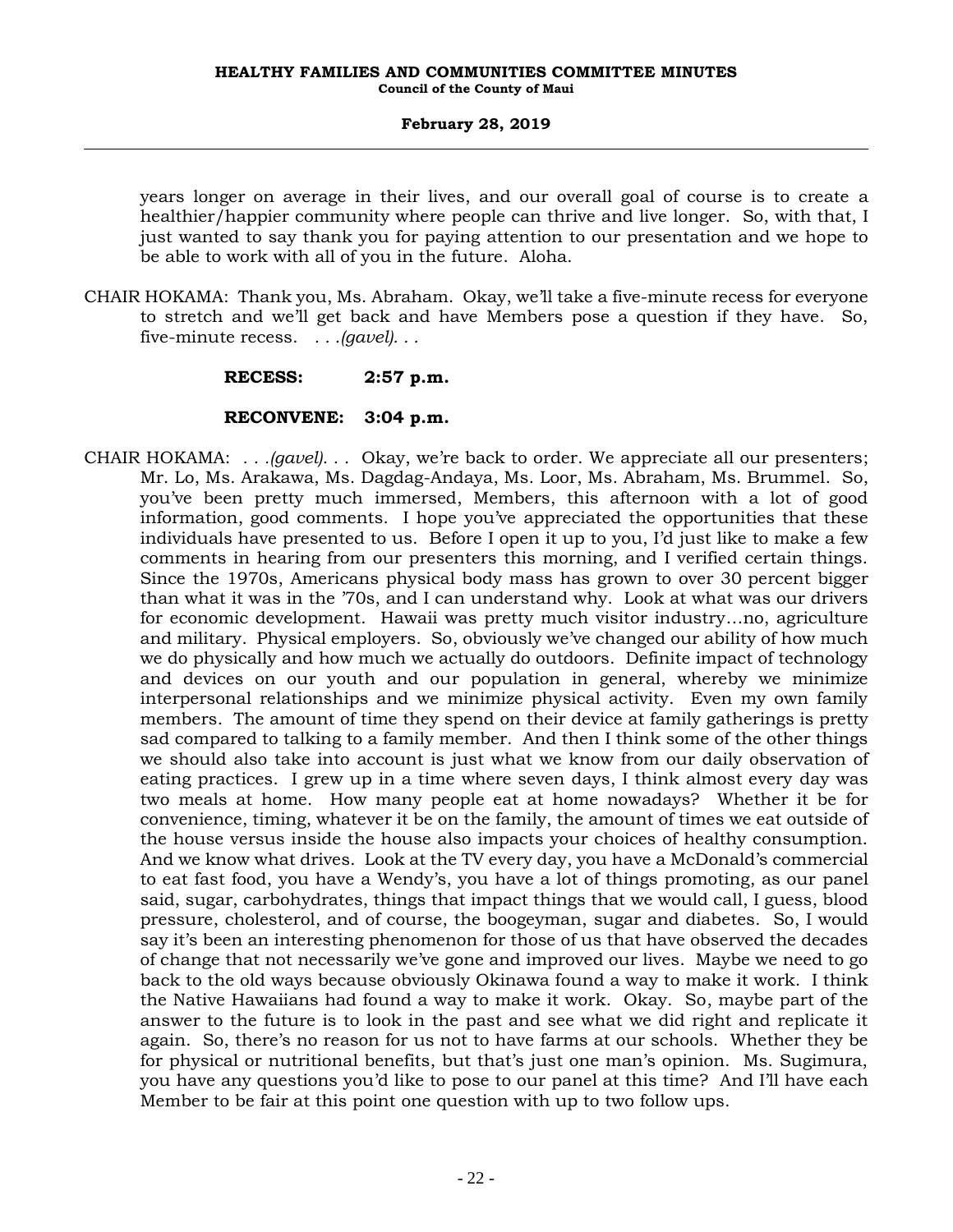- VICE-CHAIR SUGIMURA: So, I appreciate this very much and it really ties to my Committee, my Multimodal Transpiration Committee. So, you're all in my hearts all week long, actually and I appreciate this, but on the work that you're doing with Blue Zone, I'm gonna ask you this. I asked you during the recess, but why is Blue Zones on Maui only in Central Maui, one. And then the other one is why are you leaving after one year?
- CHAIR HOKAMA: Okay, anyone would like to answer that? Ms. Abraham?
- MS. ABRAHAM: Yes. Thank you for that question, Councilmember Sugimura. We would love to be island-wide, but the nature of our work really makes it so we have to focus specifically on one community. We approach, Blue Zones approaches all of their work around community-focused efforts. Obviously in a three-year period, we would not be able to initiate, you know, change across the island, so the way that we approach our work is to focus on specific communities that have a certain amount of community readiness. In order for us to come into the community, the County worked with some other partners to be able present community readiness for Blue Zones. So, because we were able to show that readiness, we were able to come into Central Maui and the application for us to come here was specifically to come into Central Maui, so we focus all of our work on Kahului and Wailuku. So, it really does come down to financing. It comes down to the amount of time that we have to focus our program and our efforts in one place, and the nice thing, I think, about Central Maui is it's a connected area for everyone across the island. You know, give or take, most people come through Central Maui at some point in their week, so we felt that it was the right place to focus on. And I'm sorry, what was the other half of your question?

VICE-CHAIR SUGIMURA: Why one year? Why are you leaving?

- MS. ABRAHAM: Oh, so HMSA has been an absolutely amazing sponsor for us, in the sense that they've brought these programs to the State of Hawaii, but with like every program, you know, it comes down to money and it comes down to the overall investment and their resources to invest in programs like ours. So, we are a program that needs funding to be able to operate and our funding period with HMSA is for a three-year period. Certainly, we would like to expand and consider other partners that may be able to fund this type of work in our community because we all see the value in having a program like Blue Zones here to support public health and physical activity, and all the other things that we do, but initially, it comes down to money. So, our funding will run out at the end of this year. We'll be here till February 2020.
- VICE-CHAIR SUGIMURA: Thank you. One last question. So, the Kane Street project. In my Committee, that was talked about in terms of complete streets. I wonder if you could ask, answer a question that came up about how will this process support the Kane Street project, and I guess, MPO? I was wondering if there's any funding support and just for the Committee's information, there's none through MPO because that's a County project but.
- MS. DAGDAG-ANDAYA: Yes, Chair. And thank you for the question, Councilmember Sugimura. We did talk a little bit about that. Lauren and I talked about it yesterday. I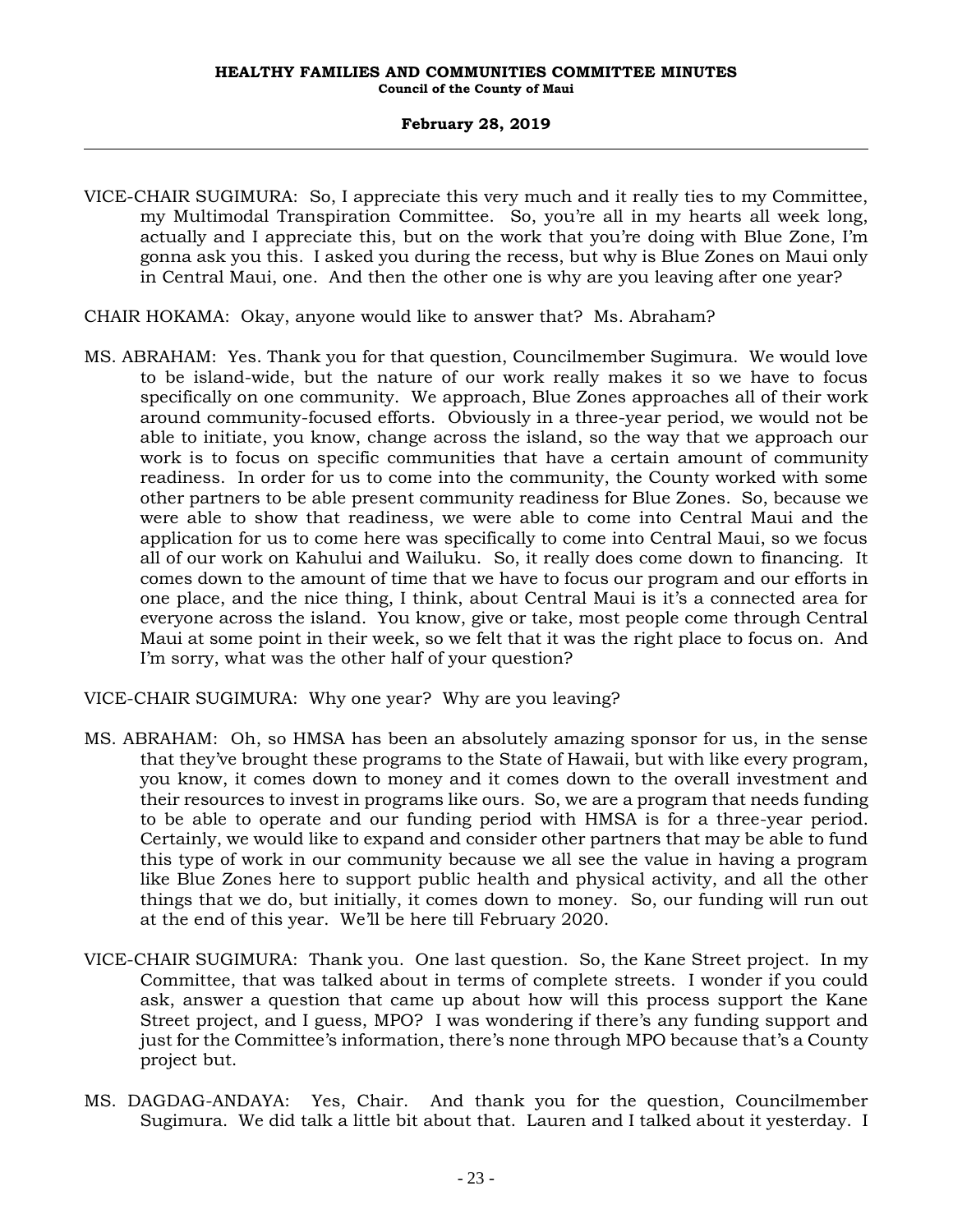### **February 28, 2019**

know for the planning and design phase, that is more, that I don't think we could use Federal monies. It's more on the construction phase that we can, so if we tie it in with some sort of resurfacing or Fed-aid type of project on Kane Street then we can do that. But as far as the planning phase, yeah, I wouldn't be, couldn't use. However, you know, I think Councilmember Hokama did mention earlier, or somebody mentioned earlier about the use of CDBG funds. I think maybe Wes did that in his presentation. That's something that we're also looking at pursuing. We did speak with Joe Pontanilla, who had CDBG, and asked him about the timelines because sometimes our, you need to be shovel-ready with that project and have already gotten all your permits and you know, any kind of entitlements that are needed. So, we would need to have, you know, our timeline would need to be in line, so I think that's something that we would also try to consider when it comes to construction.

VICE-CHAIR SUGIMURA: Good. Thank you.

CHAIR HOKAMA: Thank you. Ms. Kama, any questions at this time?

COUNCILMEMBER KAMA: No, Chair.

CHAIR HOKAMA: Thank you. Ms. Rawlins-Fernandez?

COUNCILMEMBER RAWLINS-FERNANDEZ: Yes. Mahalo, Chair. And I couldn't agree more with the manao that you shared earlier. And mahalo to everyone for your very thorough and enlightening presentations. My question is for OED. Since Kaunakakai is designated on Opportunity Zone, what kind of funding is available through that program?

CHAIR HOKAMA: Ms. Arakawa?

MS. ARAKAWA: Thank you, Chair. Sorry. Funding, the way the Opportunity Zone works is investors would have to place funds into the Opportunity Funds Program. And it is, it's a private entity. It doesn't involve the Federal, State or County. So, what would be the first step, I believe, is to find these funding opportunity, well these Opportunity Zone Funds. And there are organizations that have already been established specifically to collect for these funds from investors to be invested in Opportunity Zones all over the country. Does that answer your question?

COUNCILMEMBER RAWLINS-FERNANDEZ: It does, and I…one follow-up.

CHAIR HOKAMA: Sure.

COUNCILMEMBER RAWLINS-FERNANDEZ: Who then gets to choose how that money gets spent and what the projects would fund?

MS. ARAKAWA: And it is at the prerogative of the Opportunity Fund organization.

COUNCILMEMBER RAWLINS-FERNANDEZ: Okay. One last follow-up.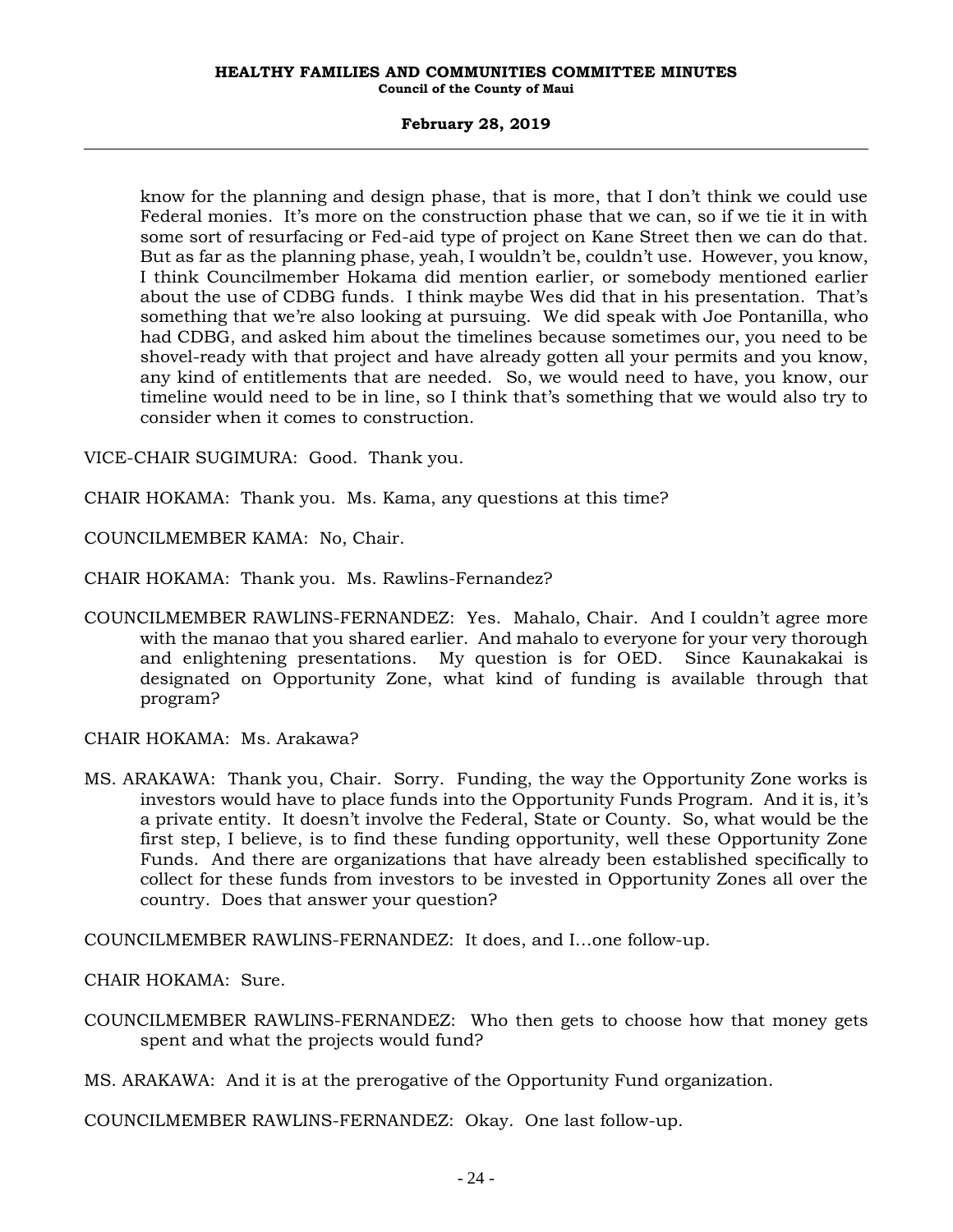CHAIR HOKAMA: Sure.

MS. ARAKAWA: So, can I?

CHAIR HOKAMA: Go ahead, Ms. Arakawa.

MS. ARAKAWA: So, what would be really great is if, so let's say you have an idea about wanting to fund something specific in Kaunakakai. Let these funding organizations know what you have and see if they can seek out to their investors. They might be really interested in what you have. Instead of waiting for somebody to come in and then you'll say, well, this is not what we want in the community. Maybe go the other way around and this was discussed last week, the question did come up and I think that is a really, really good way of working through that process is doing that. And we'll be happy to work with you if you have a particular project you want to work on. We'd really help to do that.

COUNCILMEMBER RAWLINS-FERNANDEZ: All right. Thank you. Mahalo, Chair

- CHAIR HOKAMA: I think one thing you can think about, Members, is doesn't necessarily come with already pre-appropriated or available funds, per se. There is advantages through the tax credits that the Federal government has been willing to put forward with some type of subsidy, but the key that I think we should have taken away from today's comments from our presenters is what Mr. Lo mentioned. There is, up in the sky, planes with funding circling, okay. The recommendation is for those that are interested, including this County, is to create the, not the airport, but the runway that this planes want to land on. Okay. So, we are trying to find and create, construct the runway for this plane with the funding to come and land here for us to tap those private sector funds as investment monies, instead of government funds for investment. So, if you, I mean, I think we can appreciate it as islanders because we fly a lot, yeah. So, I mean, you know, there's planes up there with that cash and they're looking at health areas as a key, smart beneficial investment for their funds and the returns they expect to get. Now, these people are capitalists, be assured now. They expect a return on that investment, okay. They're not doing this for free, so they expect to make money, but that's how good the proposal needs to be in the Opportunity Zone. Private sector if smart will invest their money to fund our projects. And I would take Ms. Arakawa's comment that we should craft a runway to the project you want in your community instead of allowing them to say, we're willing to come to Molokai, but this is what we're gonna do, and that may not be what Molokai wants. Yeah. Ms. Paltin, questions?
- COUNCILMEMBER PALTIN: Sure. Thank you, Chair. My question is for Lauren Loor and I'm not sure if it's under your purview, but it was in your presentation, Slide 14. In my community I have constituents that are really concerned about drug use and its effect on the kids. And under your priorities there's tobacco flavor ban, youth vaping, underage drinking, underage marijuana use, consumption of sugar-sweetened beverages. My question is why wouldn't you include just general drug use, as well as, it seems to be a little of a problem in my community besides just marijuana use?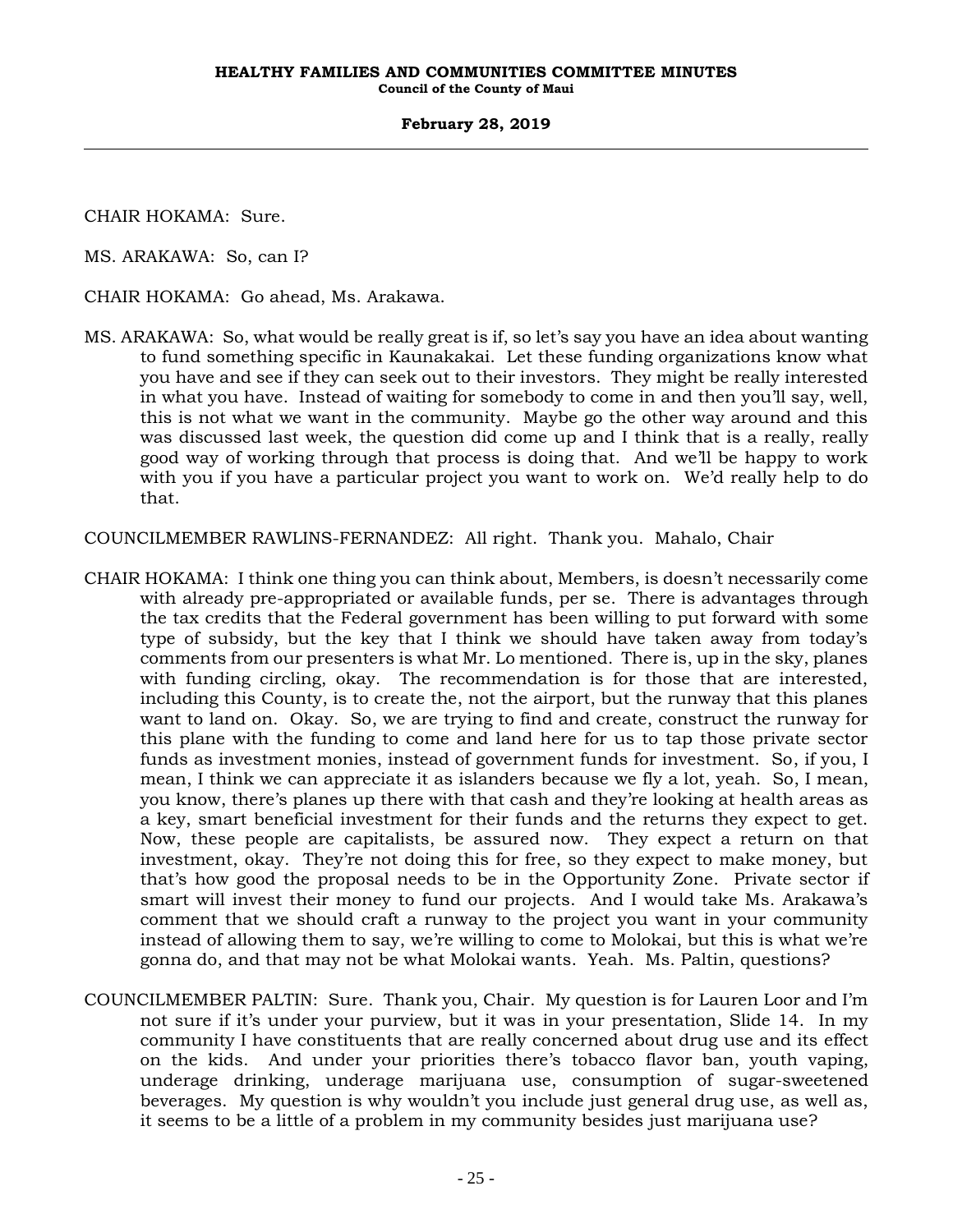# CHAIR HOKAMA: Ms. Loor?

- MS. LOOR: Thank you, Councilmember Paltin. So, for the Maui Coalition for Drug-Free Youth, they recently received a Drug-Free Communities grant, and I think for them, they had to really focus on youth, and through data, saw that youth were not using, you know, kind of harder drugs, that it was marijuana was the issue for them. So, it was through data and through their grant process that they…originally they only focused on alcohol. They did not concentrate of drugs at all, and only youth alcohol usage. So, with this new grant, they had to kind of figure out what was the major risk for youth, what's the major risk factor for youth, and it came out to marijuana based on data tracks as well.
- COUNCILMEMBER PALTIN: Just a follow-up. So, they couldn't just say underage drug use, they had to specify which drug it was?
- MS. LOOR: Yeah, they had to specify, and it's not to say that there isn't a drug issue with other drugs in the communities, but marijuana use was the highest and seemed to be the highest risk factor.
- COUNCILMEMBER PALTIN: Thank you.
- MS. LOOR: Thank you.
- CHAIR HOKAMA: Thank you. Ms. Sugimura?
- VICE-CHAIR SUGIMURA: Interesting because Tuesday we had presentation from MPD police, and the question came from the floor, one of the Members, which is the highest, I think came from your question, yeah. And I was surprised to hear that marijuana and meth in that order. You know, we always go to conferences always opioids, and you know, I think nationally it's such a different problem, but it's interesting that even through your studies that marijuana is higher in terms of a drug problem, but yet we have the, you know, legalization of the medical marijuana. So, how does that all tie into all of this? Do you know? I guess you have youth so that might be different.

CHAIR HOKAMA: Go ahead, Ms. Loor.

MS. LOOR: I also want to clarify that that coalition is not under my, I do not coordinate them. It's Ashlee Chapman who is the coordinator, but we work together and are under the umbrella of HIPHI now, so I do support their work. But that is a big concern for that coalition, is the recreational and also medical marijuana use, you know the bills that are passing through the Legislature. And in fact, I think one bill, maybe last year or two years ago, had the age at 18 for recreational use and they were completely against that, submitting testimony constantly that if we are going to pass this at the State that it needs, it's gonna come eventually because we've seen it as a trend nationally. So, they know that that wave is coming to Hawaii, but to make sure that we are responsible in the policies that we pass and that is 21, and you know, I think, in the trends that you see on mainland, it is opioids, it is prescription drugs, overdose on you know, those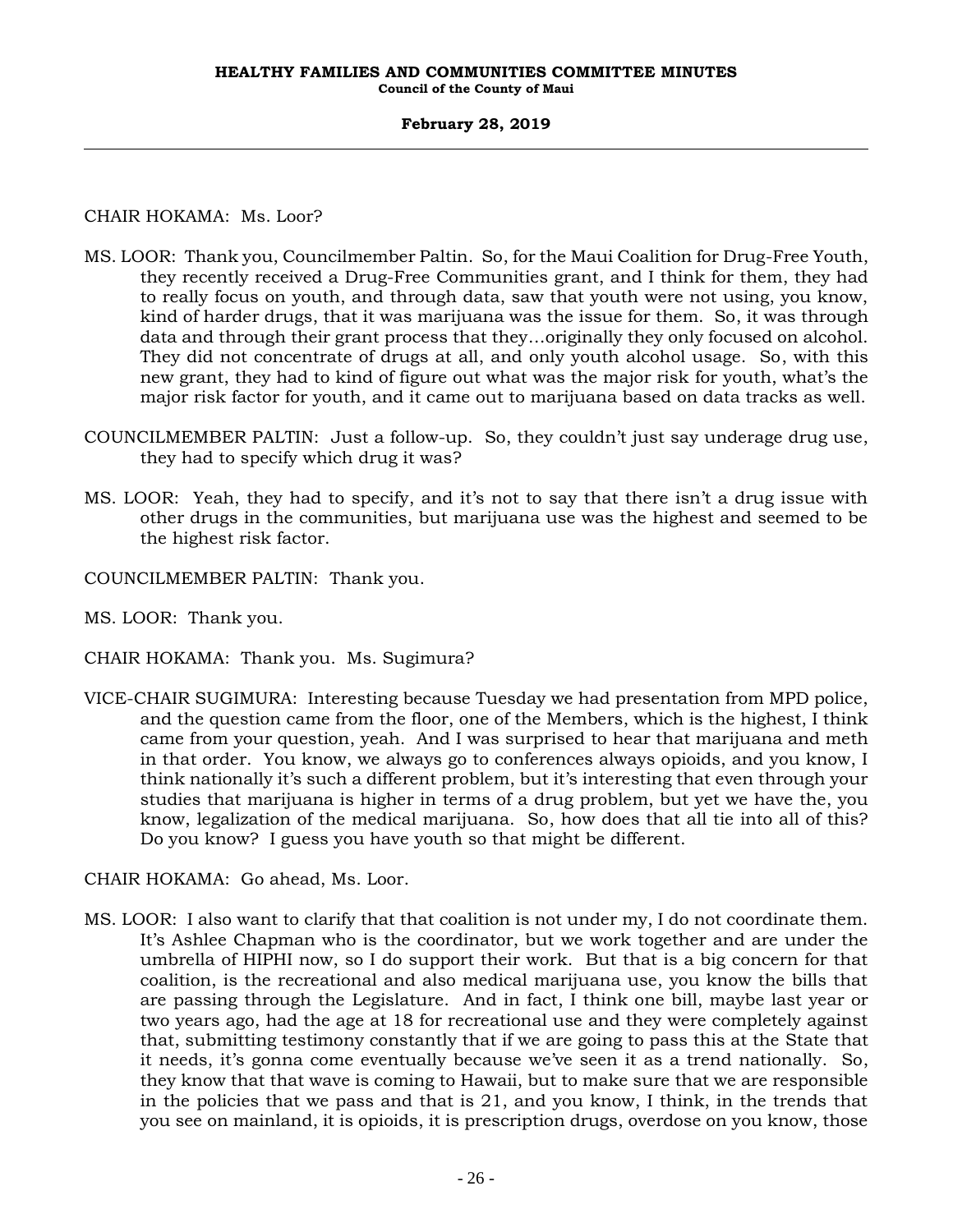kinds of drugs that teens and children have access to, which is super unfortunate, but for here, we haven't had that wave yet, and we hope with that coalition, the big hope is that that doesn't happen here as much. So, I'm not sure if that answers your question, but I can also put you in touch with Ashlee Chapman. I think you know her as well, to find out some more data about that, too, because she has, they did a bunch of surveys with youth, with MEO, in the schools, and really trying to figure out what are the issues, what are the youth seeing because that's their main focus area.

VICE-CHAIR SUGIMURA: Thank you.

CHAIR HOKAMA: Thank you. Ms. Kama, is there a question you would like to ask?

COUNCILMEMBER KAMA: No, sir.

- CHAIR HOKAMA: Okay, thank you. Before we go back to Ms. Rawlins-Fernandez, hearing how the questions have been coming from the Members, maybe for you, Ms. Abraham, I know Blue Zones made it a point about, I guess home environment. Part of, you know, we're part of a western region that's pretty liberal in general, nationally, yeah. So, Oregon passed a 7 percent annual cap on rental increases, statewide law. They just passed that, and then again they've created some language, to take in account, inflation, but is that something you folks see as potential type of policies that advance the healthy community discussion, and that maybe Hawaii needs to have a concern about the ability of our own people to have some confidence in their security of having a living environment?
- MS. ABRAHAM: That's a great question, Chair Hokama. I'm not sure I can give you a direct answer about that, but what I can tell you in regards to built environment, everything that we choose to focus on has to fit nicely into the Blue Zone Project overall program objectives. So, while I acknowledge the fact that that definitely is a huge issue that we're dealing with here in Maui County, the work that we do in built environment for Blue Zone specifically is driven out of our committees, which is comprised of key stakeholders and experts in the field that identify projects that we can truly accomplish in a three-year span. So, first off, I don't even think we could begin to tip the point on something, an issue that large in a three-year span, but we really have to focus on projects that we can move the needle within a three-year span. So, I hope that kind of sheds some light on that overall picture, but all of the projects that we focus on for built environment, as I mentioned before, are driven out of the work of our committees, and we go through a strategic planning session to identify what projects we're going to focus on. That's essentially where Kane Street rooted from, but certainly acknowledge the importance of what you're talking about and hope that we can find other ways to address it as well.

CHAIR HOKAMA: Because I thought that was one of your nine blocks or nine principles of…

MS. ABRAHAM: Unfortunately, our power nine, they focus more on human behavior, not so much on built environment. It's the environment…it's the nine principles, or the power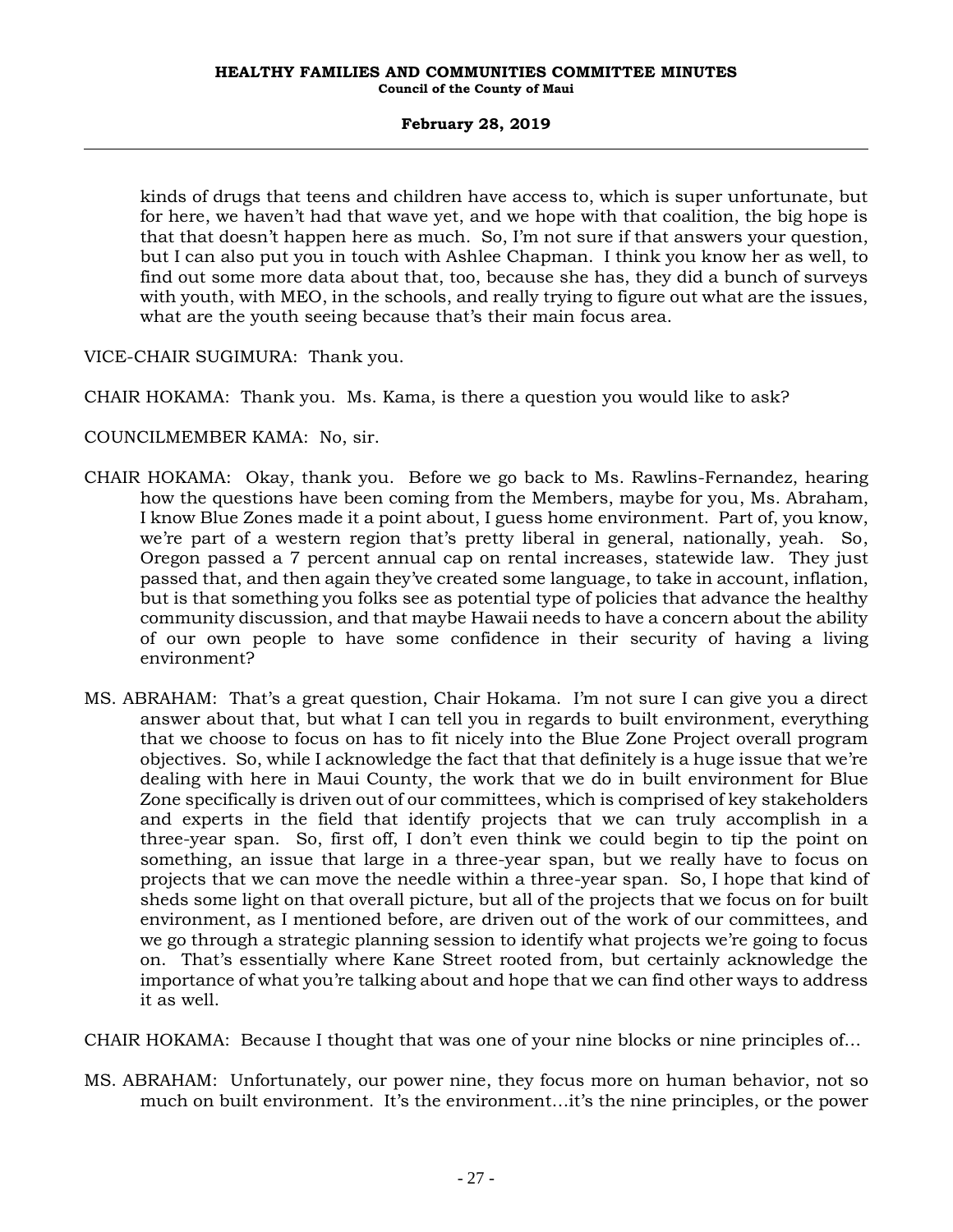nine that we like to refer to them that we like to incorporate into all of the policy work that we do so I think that would fit around family first, you know --

CHAIR HOKAMA: Right, right, right.

- MS. ABRAHAM: --finding happiness, those type of things, but our program is, again, it's focused on things that we can accomplish in a three-year span.
- CHAIR HOKAMA: Okay. You had something you want to add, Ms. Loor? Go ahead.
- MS. LOOR: Yeah, I wanted to add. I had recently gone to a conference in Portland in Oregon. And we, you know, Oregon has a wonderful biking infrastructure. You feel very safe when you're biking, there are bridges solely dedicated to pedestrian and bicyclists, no cars at all. And you know, the goal is to really get people out of their cars and active in their daily lifestyles. However, there is the caveat that when you do improve, that you run the risk of having gentrification happen. You run the risk of, unfortunately, families needing to leave the areas in which they've lived their whole lives, generation after generation. And I think, I'm originally from New York, I recently lived in Brooklyn before moving here, and that is a huge trend that you see across the United States, is unfortunately, when you implement infrastructure that you can run the risk of raising the property value, and unfortunately, your local families end up needing to leave their homes. And I think one of the big things that for our built environment committee and our stakeholders that we have at the table is making sure that there are policies put in place, but any of the infrastructure is to support families who are already in those communities, and to not push people out and to not create a place where people cannot stay where they're from, and I think that is extremely important here especially.
- CHAIR HOKAMA: Thank you for the comments. Ms. Rawlins-Fernandez, you have a question you'd like to pose?
- COUNCILMEMBER RAWLINS-FERNANDEZ: Yes, mahalo. One of the things that I feel like the presentation didn't really touch on too much, but is implied, it's included, is the improved mental, emotional, and spiritual health of putting all of these priorities, implementing all of these priorities. And I think that's really important for our community as well, so my question is for Blue Zones. In a year, when Blue Zones completes their program or their time here, and you've described it as an enhancer, or I'm sorry, I'm not using…
- MS. ABRAHAM: Accelerator.
- COUNCILMEMBER RAWLINS-FERNANDEZ: Accelerator. Is there something that you envision serving in its place when it leaves?
- MS. ABRAHAM: So, the issue about sustainability is something that we look at in every project that we approach, and obviously we want the work that we're implementing now in the three years that we're in the community to live far beyond that once we exit, and the overall, the overarching goal, of course, is to create a community where our children can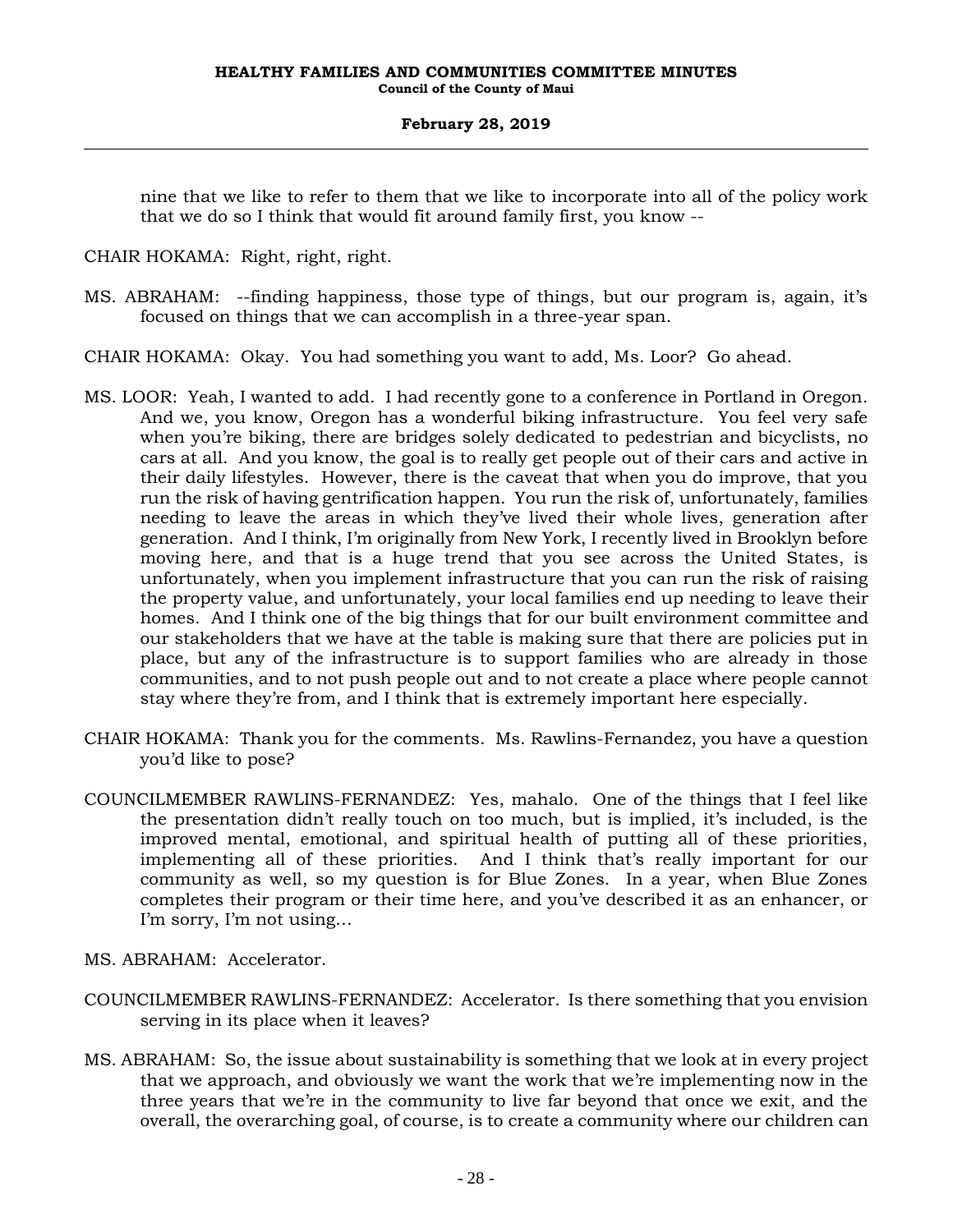### **February 28, 2019**

thrive. I mean, we're all in this for the same reasons; we want to create a community where people can live longer, be happier, be healthier and continue to thrive. So, with that in mind, we do take steps to incorporate sustainability into the programs that we implement. It's really dependent on what specific program or what specific policy we are working around, but here in Maui County, we have the unique opportunity to work with an organization, for example like HEAL. And Healthy Eating Active Living Coalition is one of the best kept secrets in our community because they do the work that Blue Zones does, but it's just Lauren, for example. Just Lauren has to handle built environment, tobacco, and food policy, so when we get to work and do the projects and focus on the objectives that we do through Blue Zones, we are already thinking about, through the work of HEAL, how we sustain the work that we're doing. And a good example of that is one of the recent projects that we are working on right now is doing the Give Healthy Campaign with the Maui Food Bank and it's around the idea of transitioning people into the mindset of giving healthy versus giving your traditional Spam, Vienna sausage, white rice, and all those good things that aren't necessarily good for you. But what we're doing is we're working directly with HEAL. This project will be about six months long, and during that time we are going to be implementing healthy food drive guidelines, and then when we exit the community, they are also gonna be monitoring through the Food Bank how this impacts the community, how many more pounds of healthy food they're gonna be collecting, how it impacts families directly, which then HEAL will pick up. That end of it use those statistics to be able to incorporate them into their future priorities, their future projects, so they can actually utilize what we're doing to keep that, keep moving food policy in the right direction for Maui County. So, that's just one example of how we build in sustainability, but sustainability is definitely top of mind. I mean, when you talk about built environment, for example, the work that we did around the roundabout, that's gonna benefit communities for years and years to come, so we're always thinking about the sustainable arm of the work that we do.

COUNCILMEMBER RAWLINS-FERNANDEZ: Mahalo, Ms. Abraham. Mahalo, Chair.

CHAIR HOKAMA: Thank you. Ms. Paltin?

COUNCILMEMBER PALTIN: Thank you, Chair. My next question is for Deputy Director Dagdag-Andaya. And I know a lot of the talk today has been focused around the built environment, and I was wondering, you know, with sea level rise, coastal erosion, and you probably know where I'm talking about on the lower road, is there any long-range plans for like the abandoned environment in terms of if we are to make the lower road to be a one-way road or if the Pali to Puamana portion gets moved mauka for that to be a walking or a biking or un-built environment to support this type of healthy lifestyle?

MS. DAGDAG-ANDAYA: Thank you, Chair.

# CHAIR HOKAMA: Deputy?

MS. DAGDAG-ANDAYA: You know, with the West Maui Community Plan process, I think that's a great opportunity for the Members and for the community to discuss those types of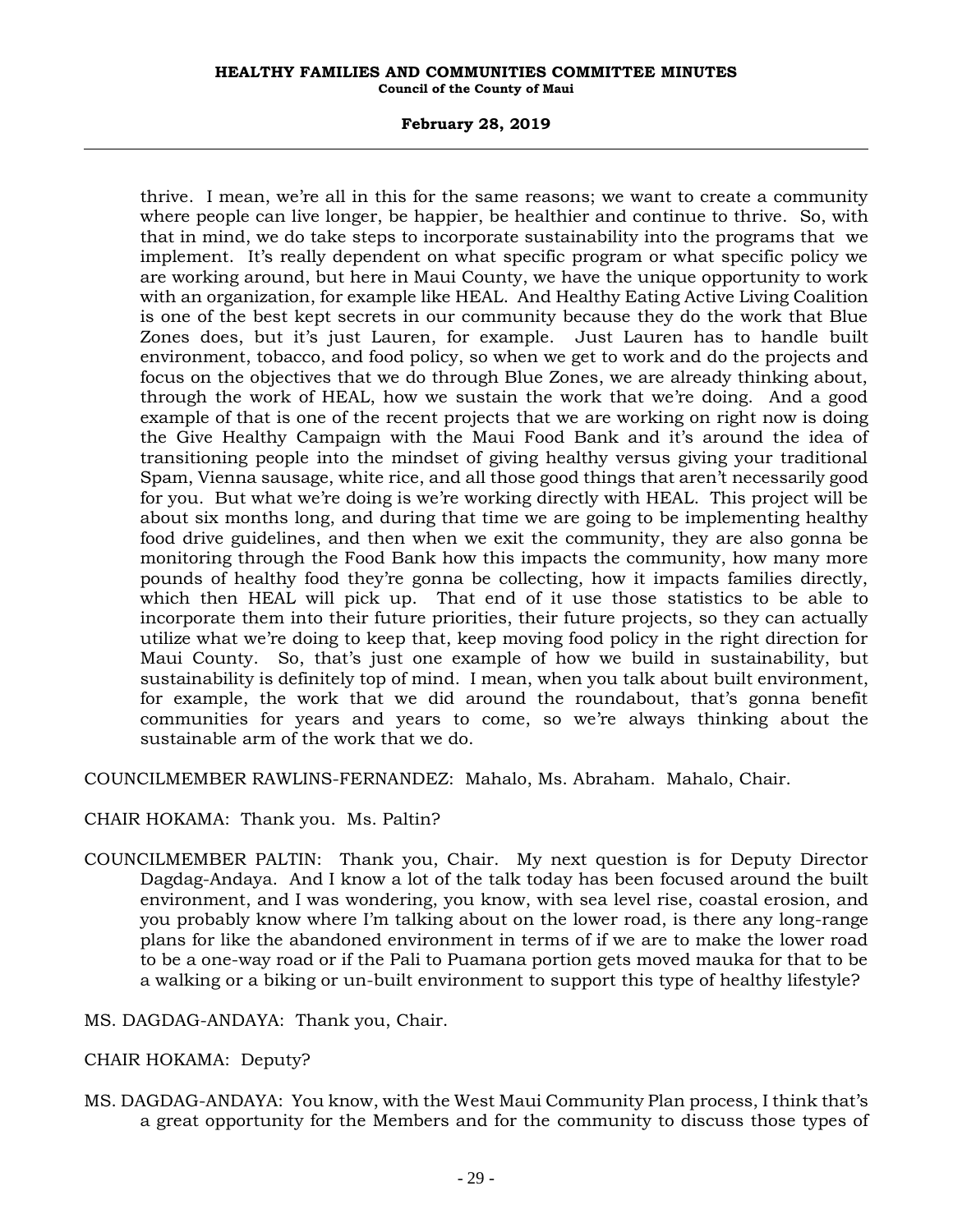issues and include policy statements in the plan. When you create the policy statements, there's also that opportunity to think of different projects that can address some of those issues, and that's where we've been working really heavily with Pam Eaton and Jen Maydan, as well as Kathleen Aoki because she's in the implementation section of the department. So, when those policies get put into place, when the projects are first kind of visioned, that then becomes put in, you know, a matrix, and that's something that we would need to, at Public Works, refer to after the plan is adopted. And that way we can plan for future projects ahead. So, I think that the West Maui Community Plan process and all the other community plan processes would be a great opportunity for us to address sea level rise and its impacts on infrastructure.

- COUNCILMEMBER PALTIN: Could you share with me what policy would look like that would turn an abandoned road due to sea level rise or shoreline erosion into a greenway?
- MS. DAGDAG-ANDAYA: Chair?
- CHAIR HOKAMA: Department?
- MS. DAGDAG-ANDAYA: Yeah, you know, I can't think of, you know, off the top of my head. Not at this moment, but you know, there, a number of years ago, there was the Pali to Puamana plan, and with it were action items like purchasing land and eventually, you know, as the Lahaina bypass gets built, then you would convert those lands into, you know, walkable, you know, creating paths. So, I think something like that might, you know, we might need those kinds of, infuse that into the West Maui Community Plan, but as far as a specific policy and what the language would look like, I can't really answer that at this time.

COUNCILMEMBER PALTIN: Thank you.

CHAIR HOKAMA: Thank you. Okay. If you have additional questions, forward it to the Chair. I'll be happy to request a response for you. The Chair will be sending a couple of questions out. One would be, of course, to our Mayor's Office on OED regarding how the current zones were chosen and what is the ability of the County to make adjustments to the zones. And again, for people like me, I'm happy that Molokai is included, I think that's a great opportunity, but I don't know why Lanai and East Maui is not part of an economic opportunity zone or health zone, either. So what would it take for us to eventually consider those TMKs, whatever they want to call it, parcels, for consideration? And then the second one would be to Blue Zones. And my question for them would be how could your entity assist organizations, like for Lanai, would be Lanai \_\_\_\_\_, our new community health program, or whether be on Molokai, whether it be Hana medical program? How those programs can maybe, what's the right word, collaborate, I guess is the, this Administration's term, with agencies like HEAL and Blue Zones to get community benefits because I think there's greater opportunities. I'm taking nothing away from Central Maui. I think is a good project, but I think there's additional opportunities for the County and Blue Zones to potentially work in the future. Any comments regarding that opportunity Ms. Abraham?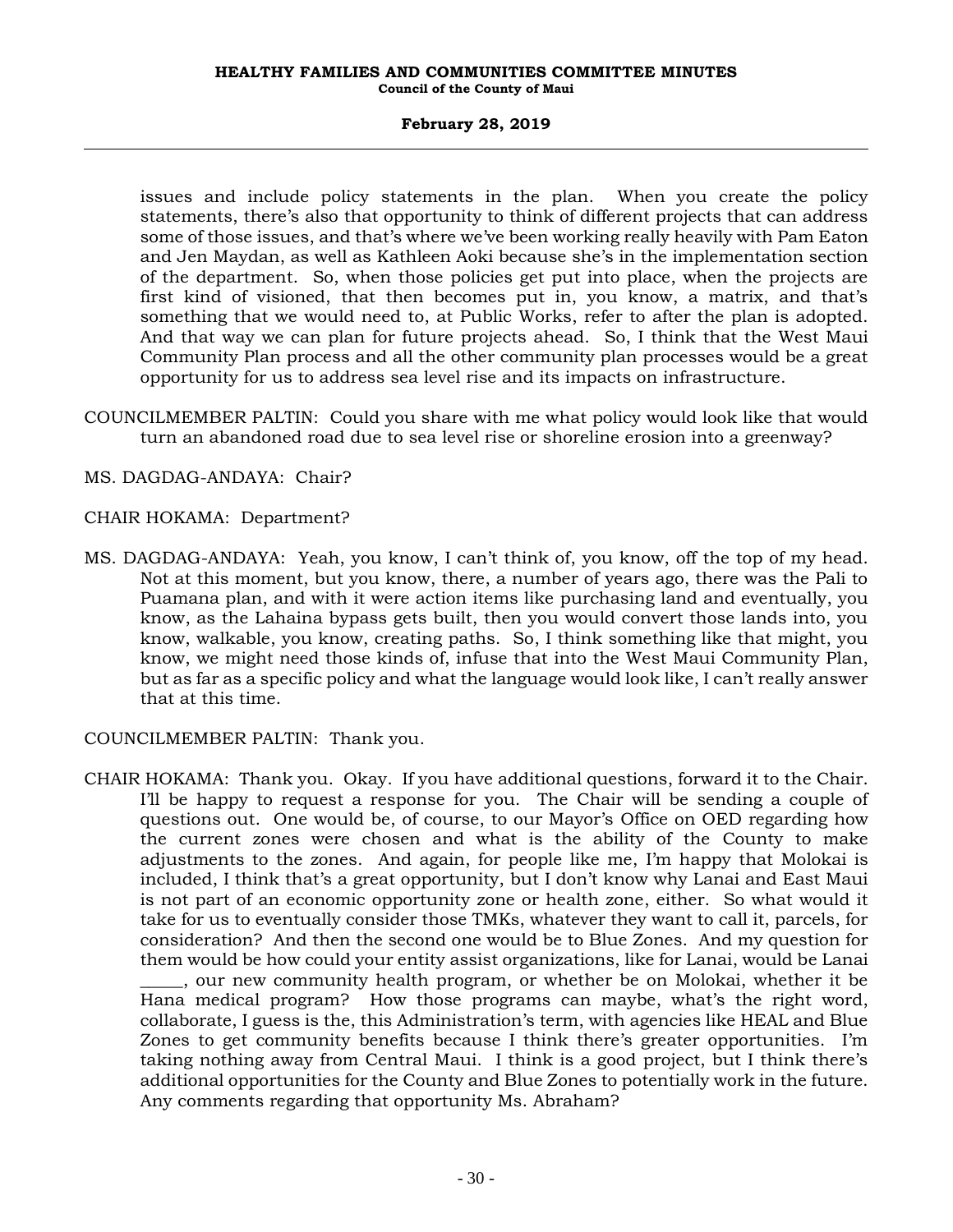#### **HEALTHY FAMILIES AND COMMUNITIES COMMITTEE MINUTES**

**Council of the County of Maui** 

### **February 28, 2019**

- MS. ABRAHAM: We would love to, find us a funder. The short answer I can give you to that is you have HEAL, which is Healthy Eating Active Living, who does a lot of the work that we do and will carry a lot of the resources that we utilize throughout our community after we exit, so that's one option where Lauren does have the ability to work with Lanai, Molokai, East Hawaii, I'm sorry, East Maui. So, there's that opportunity there. For Blue Zones, it's really, as I mentioned before, it's just the opportunity that our community was afforded for Central Maui. It's actually takes the efforts of a community champion, the County, showing community readiness, and you'd have to actually apply for that community to be accepted into the Blue Zones Program, but you know like anything, it's certainly possible. I would love to see that as well, Chair. But it just takes a driver in that community initiating the application process.
- CHAIR HOKAMA: I can appreciate those comments, and I can tell you I did verify Kaiser in the Northeast, I believe it's Washington. They have a similar program, not quite what we're talking about, but Kaiser has their doctors doing house calls, okay. So, house calls is not a thing of the past. It's still currently being done by medical organizations, so we may have something to return back to Maui. Okay, no further questions, Members. I want to thank the panel. I want to thank you folks for your time this afternoon. As the Chair said, this is not the meeting, this is one of many we're gonna have. Our two other departments that are involved with this general topic would be Parks and Recreation, and Human Concerns because of the overall community health component. So, we11 have those departments give us comments in about a couple of weeks during the next agendized meeting.

**COUNCILMEMBERS VOICED NO OBJECTIONS.** (Excused: KK, MM)

# **ACTION: DEFER PENDING FURTHER DISCUSSION.**

CHAIR HOKAMA: Okay, with nothing else for today, thank you, Members. We are adjourned .  $\ldots$  (gavel)...

**ADJOURN:** 3:38 p.m.

APPROVED:

Kell Schama

RIKI HOKAMA, Chair Healthy Families and Communities Committee

hfc:min: 190228:ga Transcribed by: Gail Asuncion